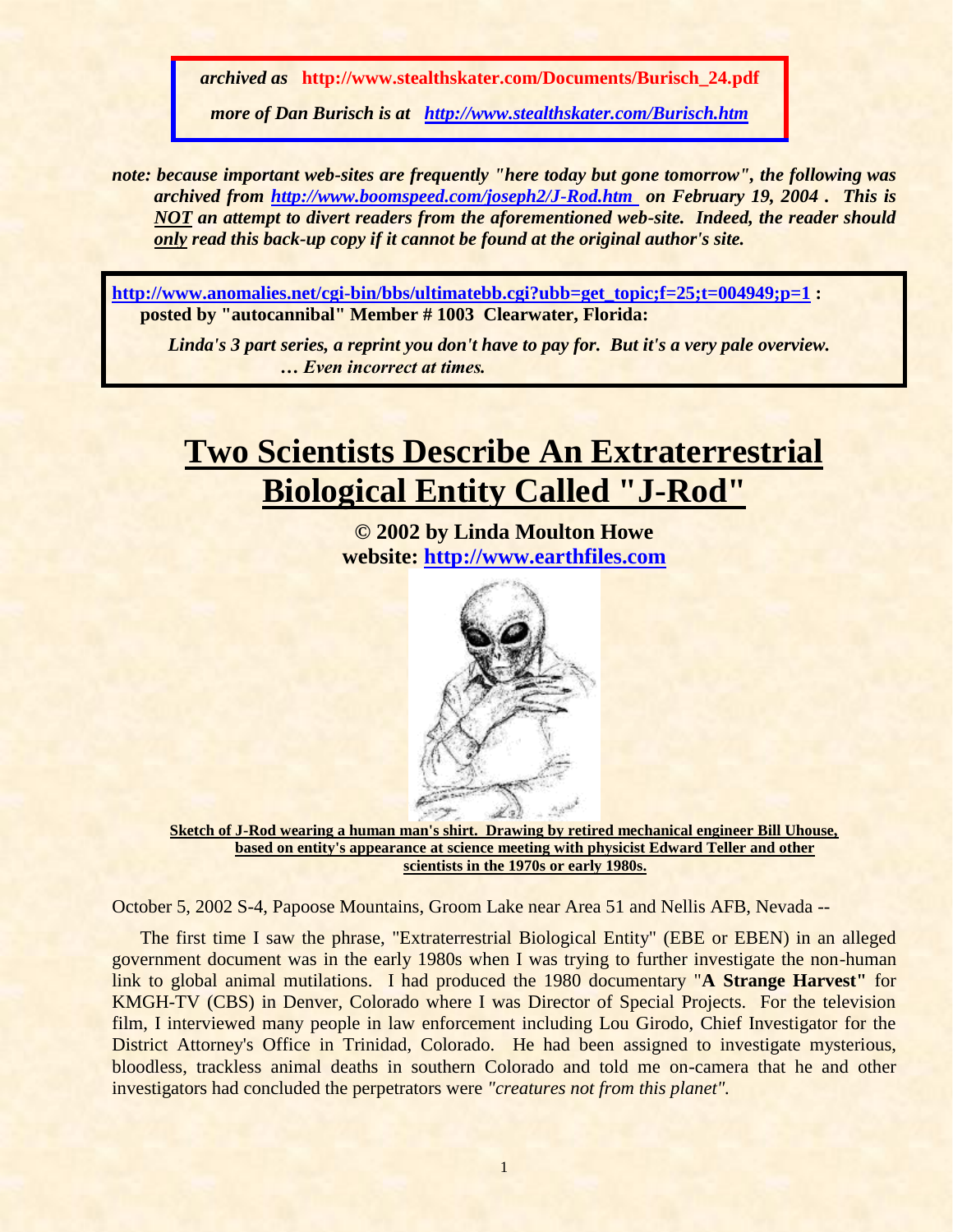The enormous public response to that broadcast eventually provoked Home Box Office to contract with me to produce an hour for HBO in which I could further explore the issue of an *extraterrestrial* presence on Earth. What happened during the challenge to develop that project is detailed in my first book **An Alien Harvest**. (see Earthfiles Shop.) As I tried to go deeper into American military and intelligence knowledge about *extraterrestrial biological entities* and the strict cover-up that kept such knowledge from the general public and media, I talked off the record with a few -- some now dead - who described their first hand knowledge of and experiences with *extraterrestrial biological entities*. During this period I also met **Bill Hamilton**, a computer programmer then living in the Palmdale, California area who was also trying to get to the facts of U. S. government knowledge and cover-up of one or more non-human species involved with this world and its solar system.

In 1999, Bill told me that he was talking to a mechanical engineer named **Bill Uhouse** who had worked on a U. S. military program to build an advanced simulator that could teach certain American pilots how to fly disc craft -- either back-engineered or actual *alien* craft. The technical adviser on the project was allegedly an EBEN called "J-Rod" who had been working with a secret agency of the United States government since 1953 at Los Alamos National Laboratory in northern New Mexico and in a secret underground facility called Site 4 literally inside the Papoose Mountains near Groom Lake, Area 51 and Nellis AFB.



**The S-4 facility inside the Papoose Mountain range is supposed to have several levels, some designated for non-human craft storage, back-engineering research and applications to modern human technologies. At least one level is said to be used for maintaining one or more Extraterrestrial Biological Entities (EBENs) in special environmental spheres designed to provide a different, non-Earth atmosphere for EBENs kept as a "guest" or in a "captive" status.**

Uhouse -- now 78-years-old and knowing his non-disclosure agreement with the U. S. government expires in 2003 -- began speaking publicly about his experiences. Back then on June 14, 1999, I presented in **[Earthfiles.com](http://earthfiles.com/)** with his permission **"The Strange Story of J-Rod, An EBE"** © 1999 by Bill Hamilton.

Since then, Bill has had in-depth communications with a microbiologist originally named Danny Benjamin Crain who changed his name -- for personal family reasons, he says -- to **Dan Burisch**. Dr.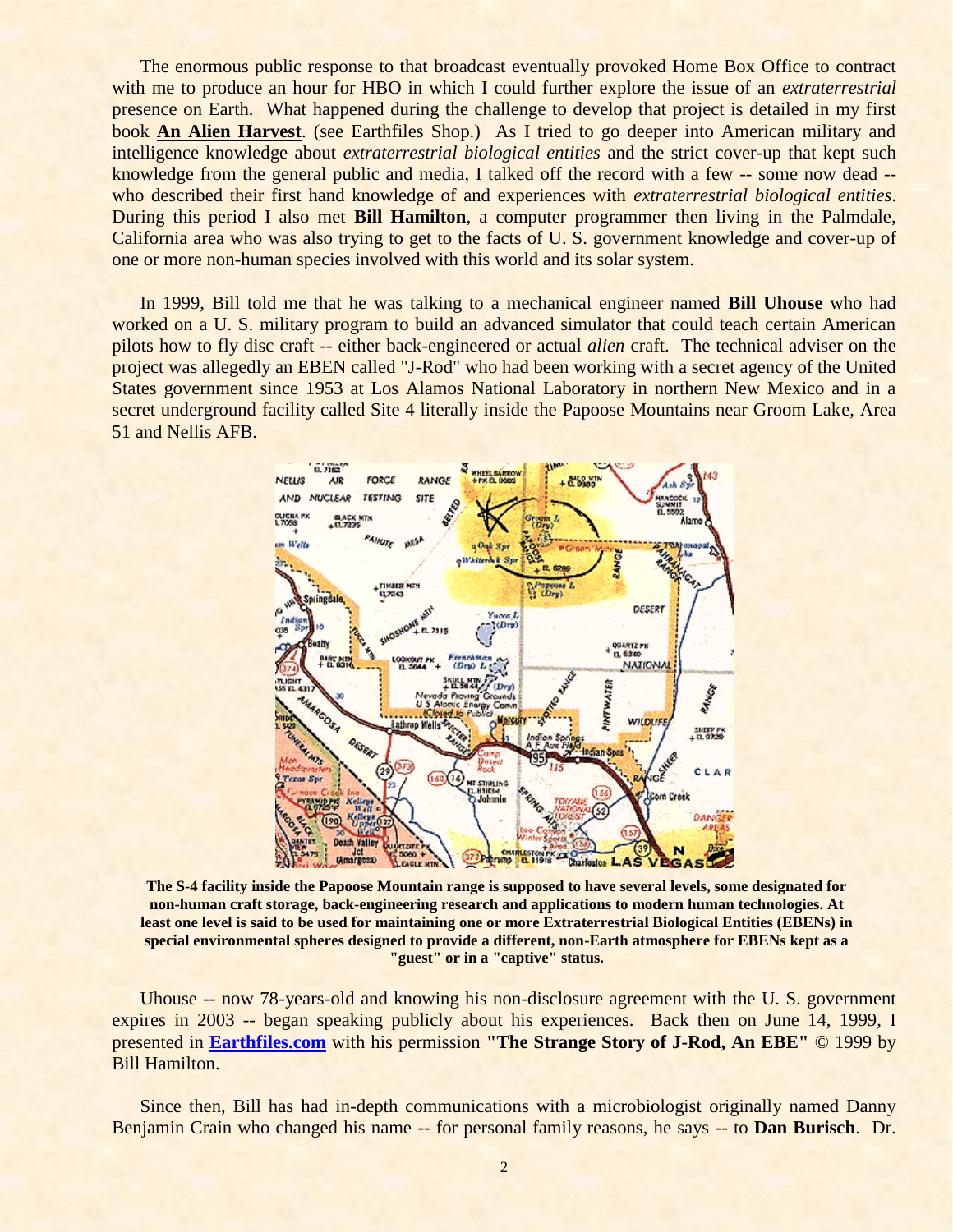Dan Burisch (Ph.D., State University of New York, Stoneybrook),also describes an assignment to study the biological fluids and tissues of an EBEN called J-Rod inside S-4 up to 1995. Then he was assigned to a new project called *"Star Flower"* in which he researches materials allegedly related to panspermia, the seeding of life on Earth from *extraterrestrial* sources. Project Star Flower is ongoing.

This week, Bill Hamilton and I discussed Bill Uhouse's and Dr. Dan Burisch's alleged experiences with one or more extraterrestrial biological entities referred to as J-Rods.

### **Interview:**

**Bill Hamilton**, Programmer-Analyst 4, University of California, Los Angeles, and Executive Director, Skywatch International, Inc., Lancaster, California:

> "Bill Uhouse's particular role in the secret government project was to build and test what he calls a simulator -- *"a flying saucer simulator".* The reason for this is that the simulator had built into it the standard avionics that, for instance, our U.S. Air Force pilots are used to; and they were taught with the simulator how to fly one of these gravity field-driven craft."

#### Summary of Bill Uhouse's Background:

- Born 1924.
- Ten years fighter pilot in the U. S. Marine Corps.
- Fought in last part of WWII and Korean War.
- Honorable discharge as Marine Corps Captain.
- 1954-1958, employed as civilian mechanical engineer by U.S. Air Force at Wright Patterson AFB, Dayton, Ohio, to do experimental flight testing on various modified aircraft. Also asked to work on a "flying disc simulator" through a commercial civilian company called A-Link Aviation which manufactured simulators.
- 1958-1988, worked on "flying disc simulators" in which certain U.S. Air Force pilots trained. First functional simulator in 1958, copied from a "30-meter-diameter extraterrestrial craft retrieved in 1952 or 1953 from Kingman, Arizona."
- Retired and living in Nevada.
- **[BH]** Part of Bill's story was that the technical knowledge -- the physics -- for these particular reverseengineered craft came from an Extraterrestrial Biological Entity (EBEN) which he said was 'J-Rod.'. The *entity* was once said to have drawn a symbol that looked like our letter 'J' followed by a straight line that looked like a rod.
- **[LMH]** 'That' is supposed to stand for what?
- **[BH]** We don't know what it stands for. Initially we took it to mean this was just some kind of a name that they gave this *entity*. In other words, instead of just saying *'Hey, you!',* they called him J-Rod. What Bill Uhouse said initially is that this J-Rod is kind of head of the (flying saucer simulator) project.
- **[LMH]** They were supposed to be working together in which installation?
- **[BH]** Bill said he worked in two places. One was Los Alamos, New Mexico and the other was at Site 4 (S-4), Papoose Mountain, Groom Lake, Nevada.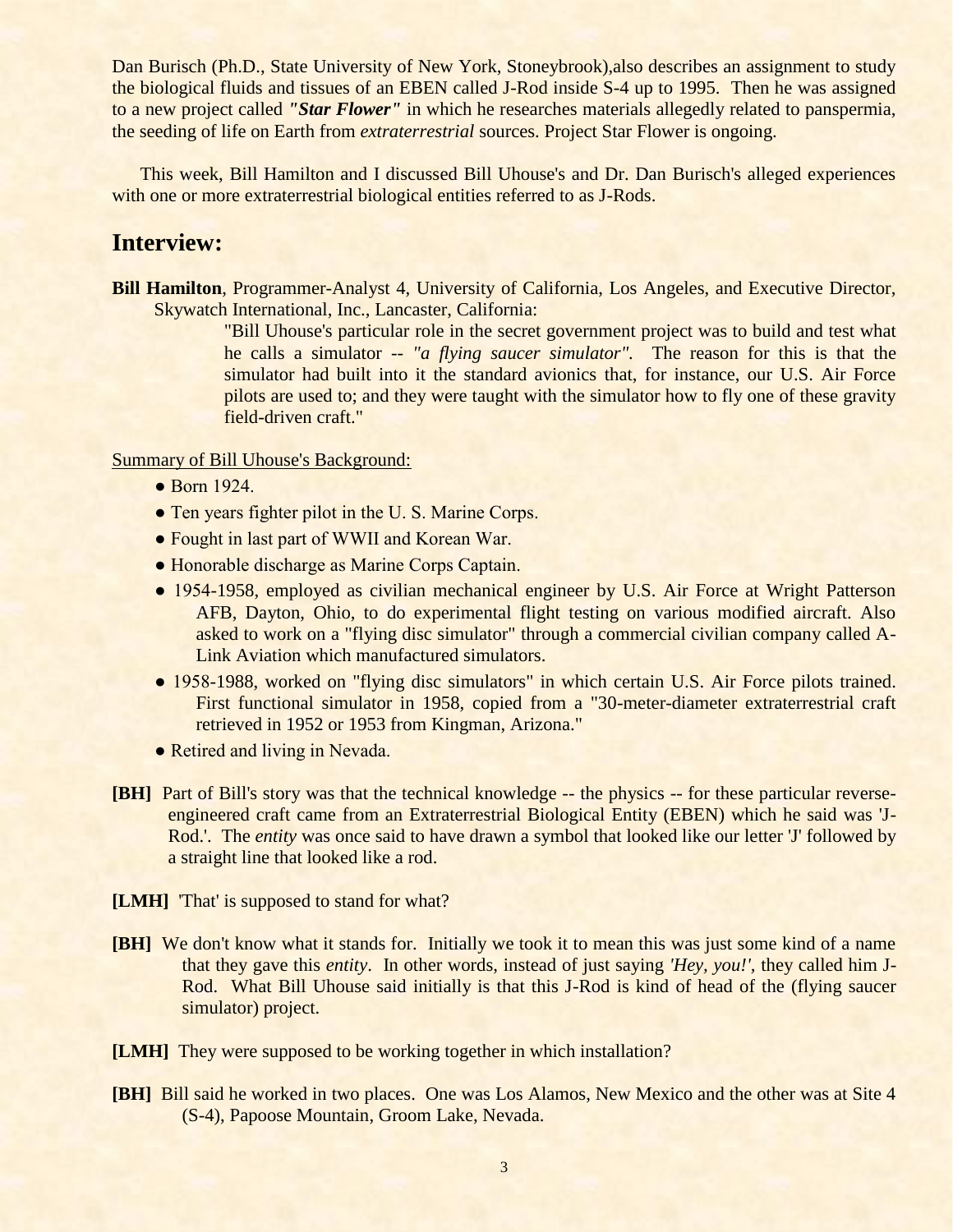**[LMH]** Where was **J-Rod** supposed to be based?

**[BH]** This is how we started to learn that J-Rod was a designation for this type of *entity* because it turns out there were at least two J-Rods. At least two. Maybe more. But the two J-Rods were located ... one was at Los Alamos (National Laboratory), and the other -- as we know now -was located in an **environmental sphere** inside an installation known as Site 4, or some call it Sector 4. But it's Site 4 within Papoose Mountain itself.

**[LMH**] At Area-51?

**[BH]** In that general area.

**[LMH]** Did Bill Uhouse describe how close he was to J-Rod when J-Rod was communicating?

**[BH]** All I remember was that he was in the same room with him.

**[LMH]** Did he remember any kind of 'odor'?

**[BH]** I don't recall that he mentioned that, no.

**[LMH]** Did ever touch J-Rod's skin?

**[BH]** I don't recall that he touched him, no.

**[LMH]** J-Rod was about how high?

**[BH]** Somewhere around 4 foot 9 and 5 feet tall.

- **[LMH]** And he had 'reptilian' eyes?
- **[BH]** I don't know. The way he drew them, he had those dark, tear-drop, large black lenses, or whatever they are.

**[LMH]** "Coverings"?

- **[BH]** Coverings. So, I don't think he had any direct look at the eyes.
- **[LMH]** Some people say that what's underneath those dark lenses-like "sunglasses" are yellow eyes with vertical pupils. That's why I wondered.

**[BH]** I cannot confirm that as regards J-Rod.

**[LMH]** You and I have exchanged a drawing that is identified as J-Rod.

**[BH]** Yes, that is the one that was drawn by Bill Uhouse.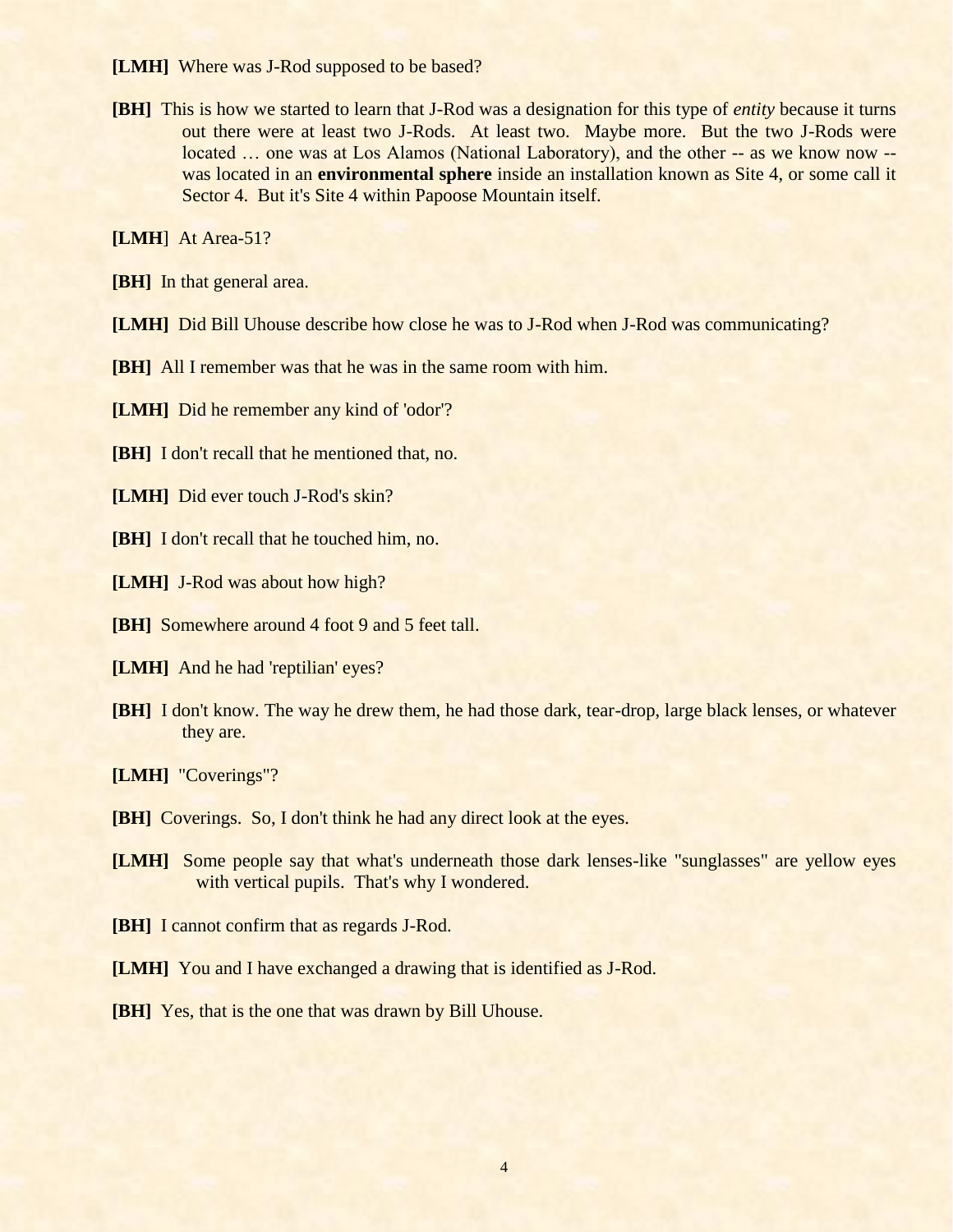

**Drawing of J-Rod by mechanical engineer, Bill Uhouse, based on J-Rod's appearance dressed in a human man's shirt in 1970s or early 1980s at a conference table with physicist Edward Teller and eighteen scientists, including Uhouse. The project that linked Uhouse to J-Rod was a "flying saucer simulator" to teach certain U. S. Air Force pilots to fly back-engineered, and/or actual, extraterrestrial craft.**

- **[LMH]** The being was wearing a man's shirt. When Uhouse drew that, what was his relationship to the EBEN known as 'J-Rod'?
- **[BH]** The only relationship was that Uhouse was part of the project team where J-Rod was an advisor in terms of what he might need to know technically.

#### **Scientific Meetings Led by J-Rod and Physicist Edward Teller**

- **[LMH]** ... that Uhouse would have know technically?
- **[BH]** Yes. Apparently, Bill Uhouse was in attendance at a conference table with a number of scientists at Los Alamos. At one end of the table was the head of the project which by name -- according to Uhouse -- was Dr. Edward Teller. At the other end of the table was J-Rod. In attendance around the conference table, I guess, were 18 scientists and engineers.
- **[LMH]** What year was this supposed to be?
- **[BH]** Not sure of the year. It might date back as far as the 1970s, or early 1980s. But I'm not sure.
- **[LMH]** At this table -- in which J-Rod is presiding with Edward Teller, who most of us know was Director of the 'Star Wars' program under the Reagan administration ... and if this was in the 1970s, this would have been before the public announcement of the Reagan 'Star Wars' program -- what was the subject between J-Rod, the conference table of scientists, and Edward Teller?
- **[BH]** I have no idea. That wasn't disclosed to me. I wish I knew! But Bill said it was quite a scene. *[laughs]*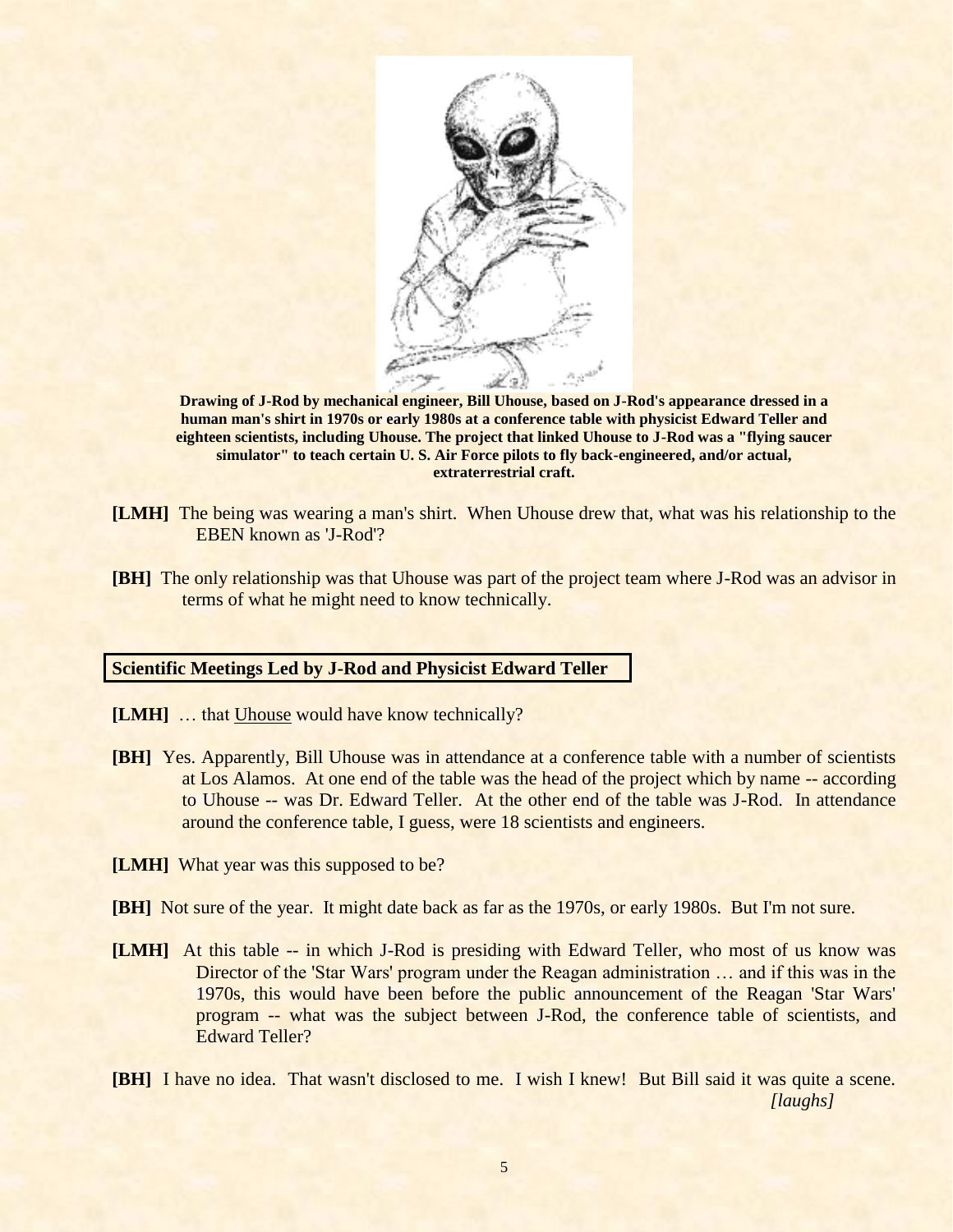- **[LMH]** It would seem that describing a meeting with Edward Teller and scientists and an Extraterrestrial Biological Entity dressed in a human shirt in the 1970s would certainly be worth going into great detail about what was being discussed and what the EBEN was saying.
- **[BH]** You have to realize that Bill came out with a story in the 1990s. And he did it in talks that he gave that were probably limited to about one hour. And when he began to speak publicly, he said that his supervisors or managers or whoever they were -- I believe they were two different men from the National Security Agency (NSA) -- had OK'd his (Bill Uhouse) saying some of this in public.

**[BH]** I guess he thought perhaps the managers wanted to see how this all would fly in public and whether anybody would believe him. He was one of 7 trained individuals who could work on the flying saucer simulator, build it, and test it. I have a drawing somewhere of what that simulator looked like drawn by Glenn Campbell, another Area 51 investigator.



**<sup>[</sup>LMH]** Did he explain 'why'?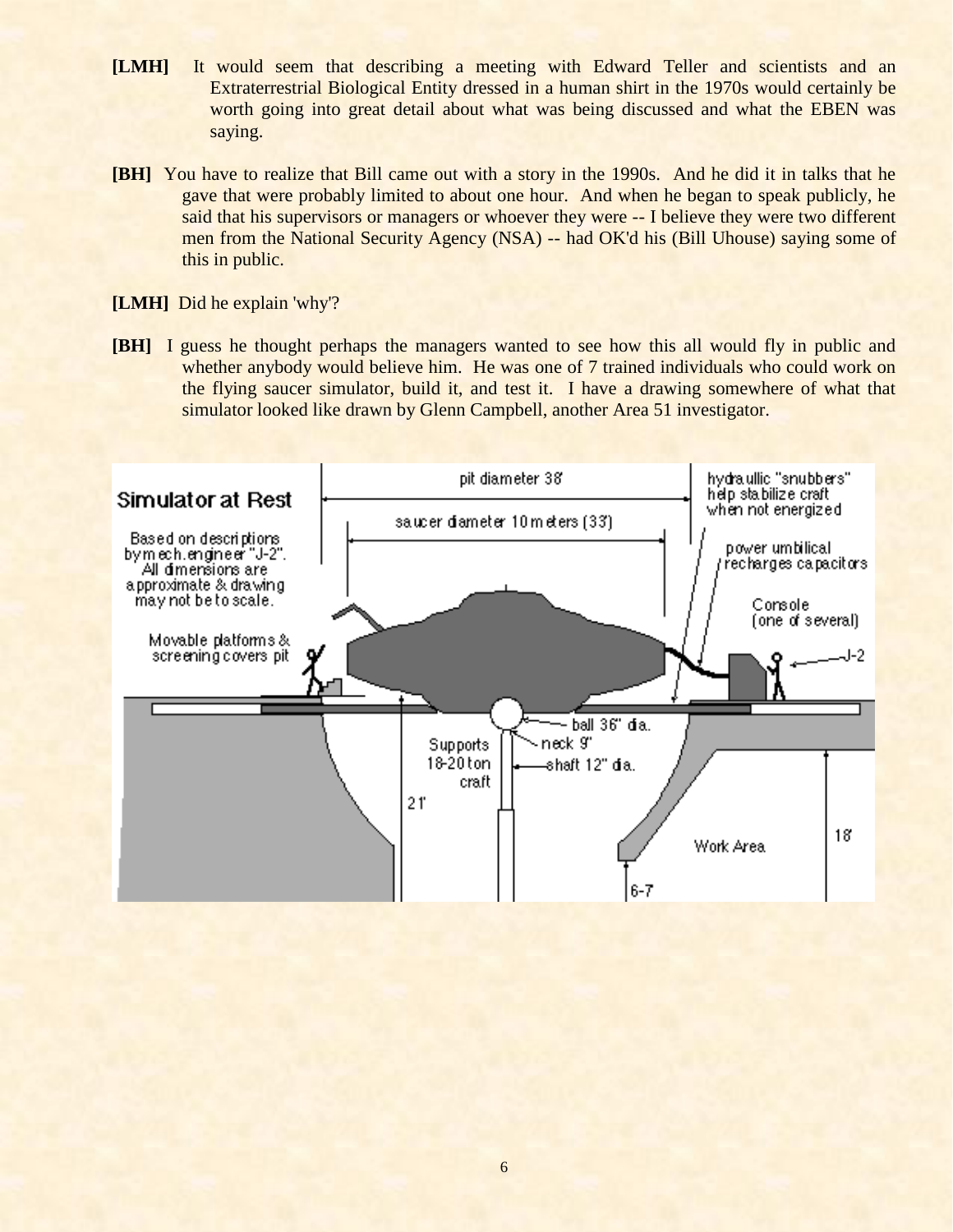

**In September 1996, Area 51 investigator, Glenn Campbell, interviewed Bill Uhouse who he referred to as "Jarod 2." Working with Uhouse's direction, Campbell drew the UFO simulator graphics above © 1996.**

- **[LMH]** What specifically did Bill Uhouse say it was like to be in J-Rod's physical presence?
- **[BH]** To be in his physical presence … namely he said that what was odd was J-Rod's way of communicating. And that was -- if Uhouse had a question on his mind -- J-Rod would answer the question in his (Uhouse's) mind using his (Uhouse's) own voice.
- **[LMH]** You're talking now about telepathy in which Bill Uhouse would hear his own thought-boice in his own mind, but it was being provoked by the non-human named 'j\_rod'?
- **[BH]** Yes. As far as Uhouse's own thought voice, I don't know it was audible or inaudible.
- **[LMH]** The idea was that an Extraterrestrial Biological Entity (EBEN) with advanced knowledge would help our government build simulators to teach American pilots how to fly disc-shaped extraterrestrial craft?
- **[BH]** Essentially. In fact -- not just from Uhouse but from multiple sources -- they paint a picture that we have established some kind of, scientific exchange program with these EBENs. This program has been going on since … I think it was established sometime around the mid-1960s and has been going on since that time with the arrival of a being they designated as EBE-2. Then after EBE-2, one of the beings that arrived was EBE-3; and it was supposedly EBE-3 that had two assistants that have different specialties or special knowledge and these were the J-Rods.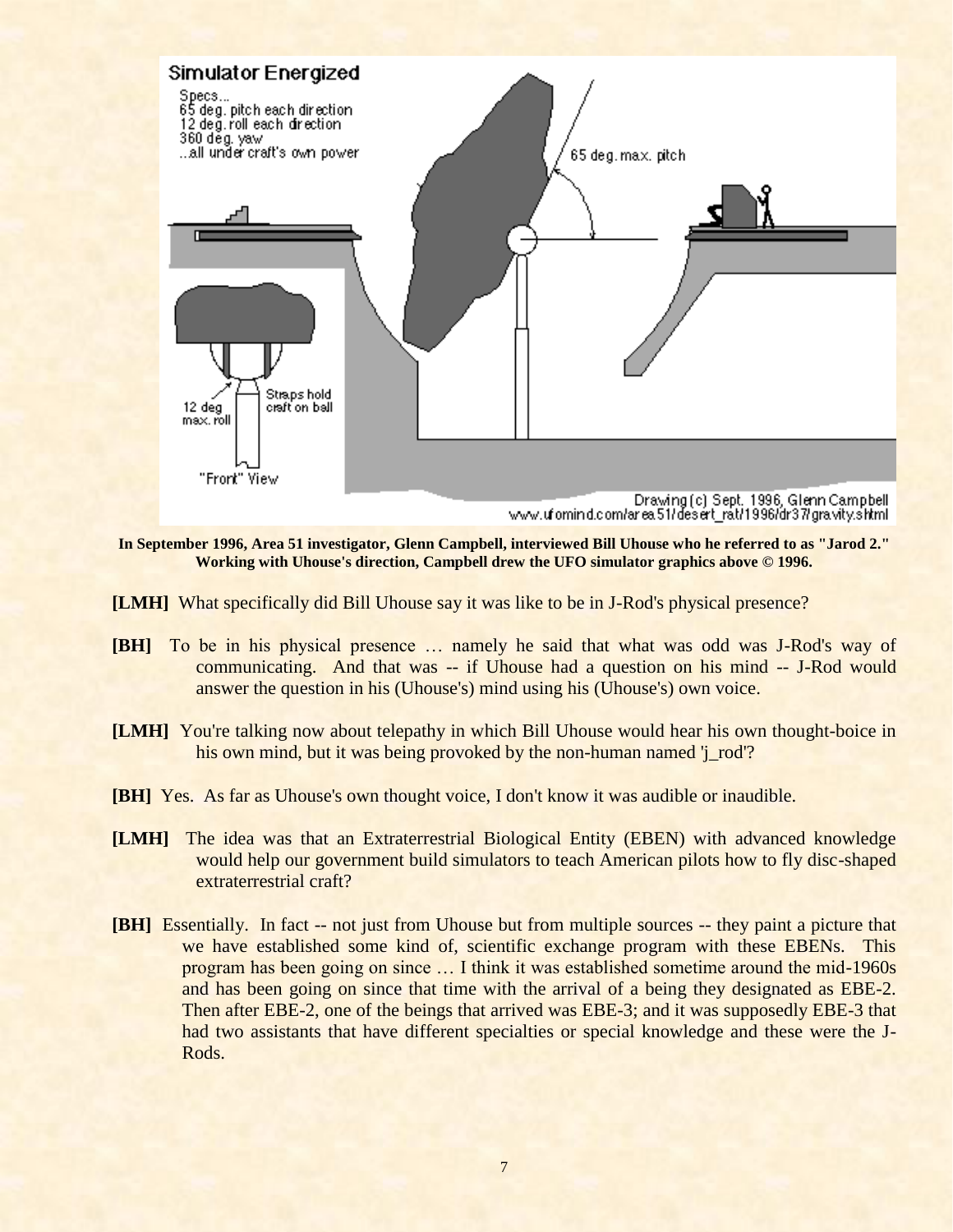#### **Zeta Reticulii 1 and 2 and Gliese 876-c Star Systems**

- **[LMH]** Did he have any 'impression' from J-Rod about J-Rod's planet or the way J-Rod lived when he was not in the confines of Los Alamos or Area-51?
- **[BH]** No. He mentioned that J-Rod was originally from the Zeta Reticulum system.
- **[LMH]** Zeta Reticuli 1 and 2 -- the binary system?

[BH] Yes.



**The yellow binary star system Zeta Reticulii 1 and 2 is about 37 light years from Earth. Both suns are similar to the Earth's sun. The distance between the binary stars is estimated to be nearly 100 times the distance from Pluto to our sun. Thus, a solar system around one star is not expected to disturb another solar system around the second star.**

- **[LMH]** What is J-Rod and his species/kind/civilization … what are they doing on Earth in the first place?
- **[BH]** Actually, I gained more information from **Dr. Dan Burisch** when I discussed this with him.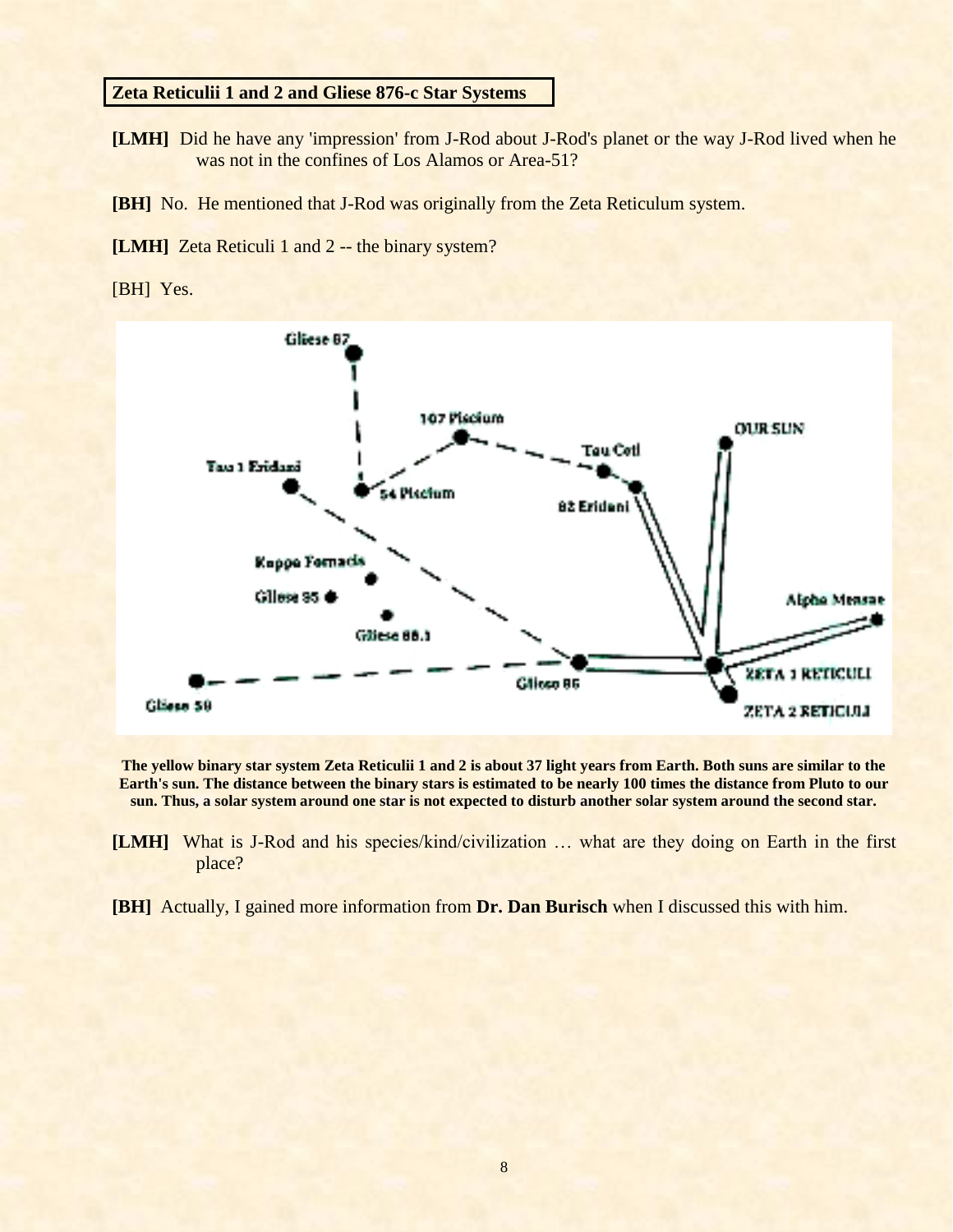

**Dan B. Burisch, Ph. D., Microbiologist, working in Las Vegas, Nevada in the 1990s. Photograph by BJ Wolf, October 5, 2002 Las Vegas, Nevada**

#### **Dan B. Burisch, Ph.D., Background**

Born Danny Benjamin Crain on February 2, 1964. Name changed to Burisch in 1995 for family reasons.

#### Education:

- 1986 B.A., University of Nevada, Las Vegas, Psychology.
- 1988 M.S., St. Patrick's Seminary, Biology.
- 1989 Ph.D., State University of New York, Stonybrook, Microbiology and Molecular Genetics.
- July 17, 1990 married Deborah Kay Burisch who had a child from previous marriage. 1995 name change to match child's legal last name.
- **[BH]** A secrecy agreement for the Tonopah Test Range/R4809 dated October 14, 1989 bearing his (Burisch's) signature lists his SSAN as (deleted for privacy) and his rank as 05, and his title as MB III (Microbiology), and his employer as USN DOD Naval Research Laboratory. Another later document gives his service rank as Captain, U.S. Naval Reserve and his title as Microbiologist IV.



**Dan B. Burisch, Ph.D., Microbiologist, with Bill Hamilton on left, in front of drawing board, summer of 2002, Las Vegas, Nevada. Photograph © 2002 by Bill Hamilton.**

**[LMH]** What did Dan say about the Zeta Reticuli system?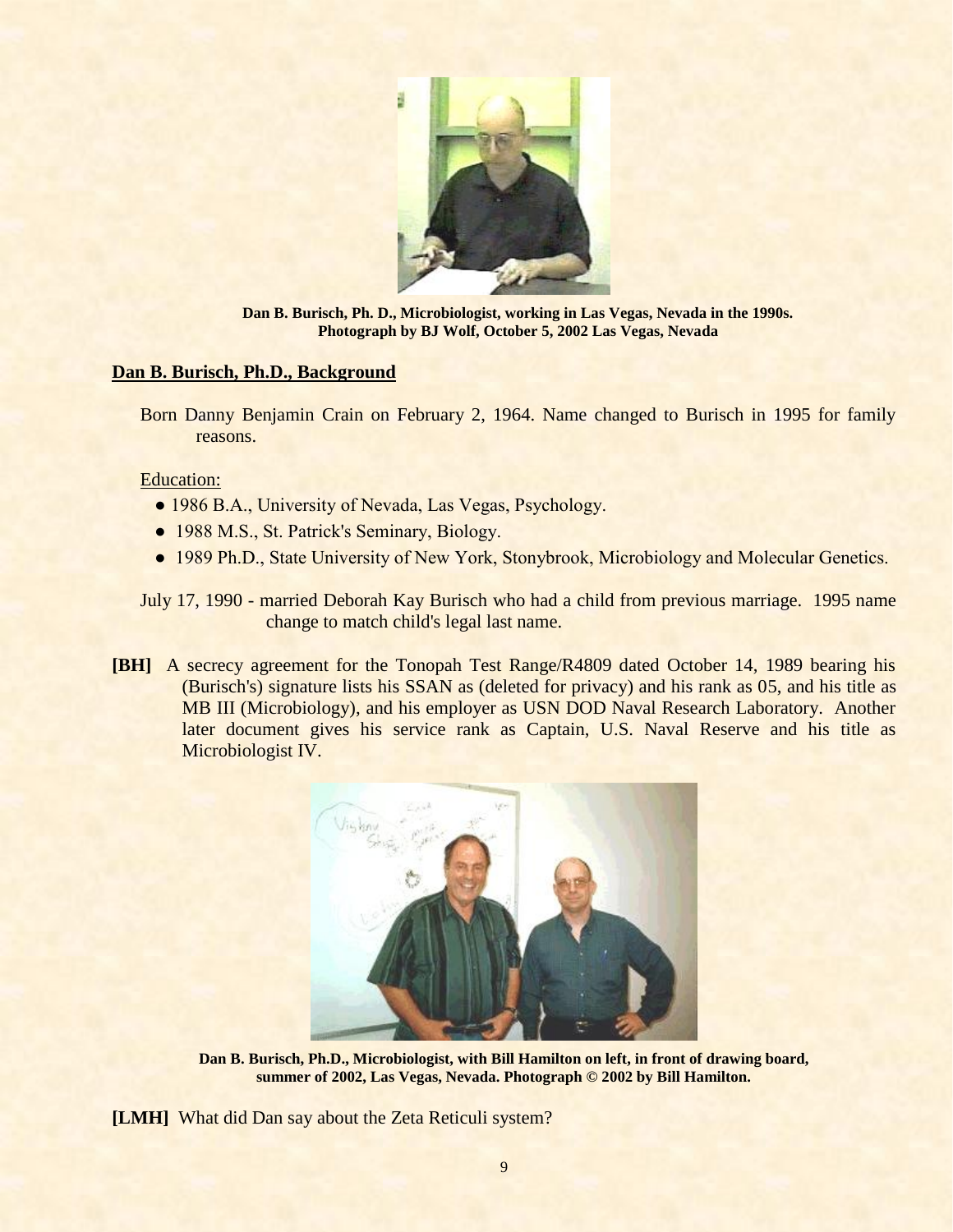**[BH]** Well, he did mention that what he saw in the documents was that the J-Rod type beings were originally from a planet around one of the Zeta Reticulii stars and that it -- I believe, I don't recall exactly -- had a longer diurnal cycle than the Earth. I'm not sure it was. It had a longer annual period in its orbit around the sun.

Dr. Burisch told me that the J-Rods and other blond humanoid types used the star Gliese 876-c as a kind of remote camp to study the Earth. He told me that, *"Gliese 876-c is the only one I have been given information about. It is not what we would consider habitable. However, it is the location that they selected for their remote staging base, the one that they use in a cooperative effort to study and interact with us. It was described to me as being below the cloudy surface layer, as this planet appears to have a great deal of gas on the surface. The rationale behind this is that both Zeta Reticulii and Sirius/Orion (Epsilon Orionis star system) were too far to keep going back to. They needed to conserve energy and time, so they established a cooperative base. When they need to return home, they use the Gliese 876-c as a jump-gate back to their respective solar systems."*

I know that Gliese 876-c has a wobble.



**Gliese 876-c, Red Dwarf in Constellation Aquarius Distance from Sun: 15.4 Light Years Right Ascension: 22 53 15.6 Declination: -14 15 40 Spectral Type: M4 V Apparent Magnitude: 10.17 Mass: 1.89 Solar Masses Radius: -1 Solar Radii**

- **[LMH]** … which means it has planets.
- **[BH]** It has planets and apparently Gliese 876-c is where J-Rod actually transferred his home base to in order to get more easily to Earth. And it's maybe 15 to 16 light years from Earth. In other words, it's closer (than Zeta Reticulii which is 37.5 light years from Earth). But I understand it's not a planet that is -- in our terms -- "habitable". So, they must have made an artificial habitat of some kind there.

#### **J-Rods Trying To Alter Earth Time Line**

According to Dr. Burisch, the EBENs are here to try to alter our **timelines** --our future. The reason for this is that they -- according to him, fantastic as it sounds -- they travel in time. So they already know -- or they know as a memory -- what happened here. There is a coming Catastrophe that drastically reduces the population of the Earth and splits the Earth into two populations. And these two populations -- isolated from each other -- evolve from what we know as Homo sapiens into two different species.

**[LMH]** Are you saying that they know from our past timeline that there have been asteroid and cometary destructions of Earth, and they have gone into the future and see another similar destruction?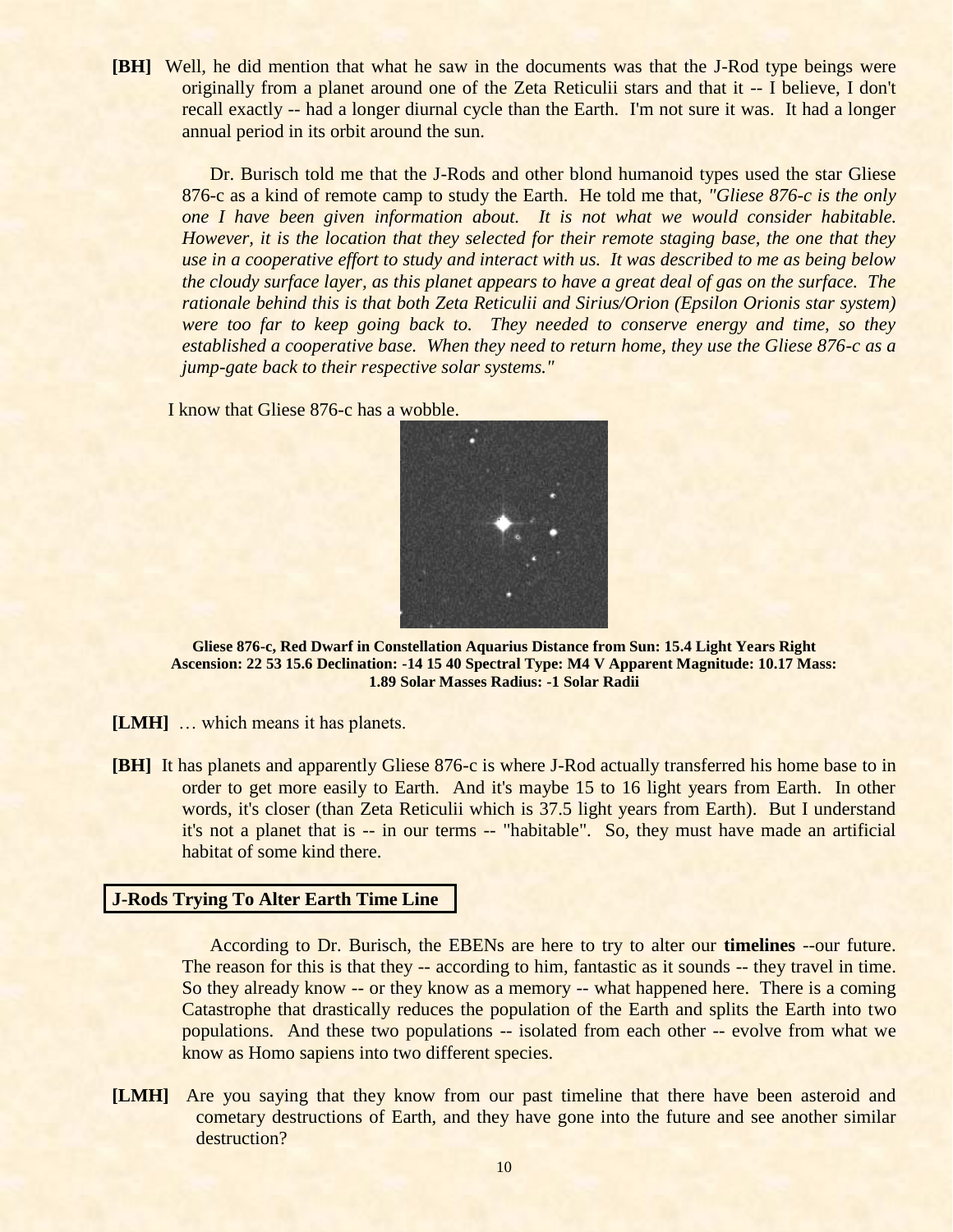- **[BH]** What I'm saying is that they evolved **in our future**, according to the **'Doctrine of the Convergent Time Lines'.** In other words, they come from our future and they have traveled backwards to our past -- our current present.
- **[LMH]** They are coming back because they are trying to prevent some sort of catastrophe?
- **[BH]** They are trying to alter the timeline, yes. Apparently, whatever genetic traits this J-Rod inherited, they are suffering from some kind of defective gene which has caused neural degeneration in their system. Or what Dr. Burisch calls a "peripheral neuropathy". In fact, Dan was given the task of looking into the possibility of genetic reverse engineering to repair the EBEN's degenerate system.
- **[LMH]** Is the implication that if they came into the Homo sapiens' future at some pint in the far distance, that they are now reaching back into our genetic bloodlines for genetic material that they think might help them in some way?
- **[BH]** From what I understand, they are an altered form -- a new species that branched off Homo sapiens.
- **[LMH]** … in what was a catastrophe of what we call our 'future'?

**[BH]** Yes.

- **[LMH]** Did Dan Burisch have any idea of 'what' the catastrophe is in the coming future?
- **[BH]** He cannot specifically say what occurred. However, he places it as happening approximately a decade from now.

#### **Global Catastrophe and Human Depopulation in 2012?**

**[LMH]** In that 2012 time period that is supposed to be the end of the Mayan Calendar?

**[BH]** Yes. But it is not rigidly fixed. It could happen any time between now and then. Or even a little past that time. I'm not certain whether it is something that is an instant cataclysmic event of some kind. I have no idea. But of course, all of this is subject to …

We're going to find out one way or another. If we do have one of these catastrophes, that means they did not succeed in altering the timeline, right? But if it does not occur, we can say either the information was false -- which of course skeptics will say instantly -- or we can say they did succeed in their program of altering the timelines and averting a catastrophe.

- **[LMH]** Averting a catastrophe -- if I understand what you've said -- would essentially kill off the development of their particular species line at least in a timeline that the Earth would continue on. Because if there is no catastrophe, there would be no branching-off that would have produced the species coming back to avert the Catastrophe?
- **[BH]** The thing is that there are groups of humans who these groups are, I don't know who survived by going underground.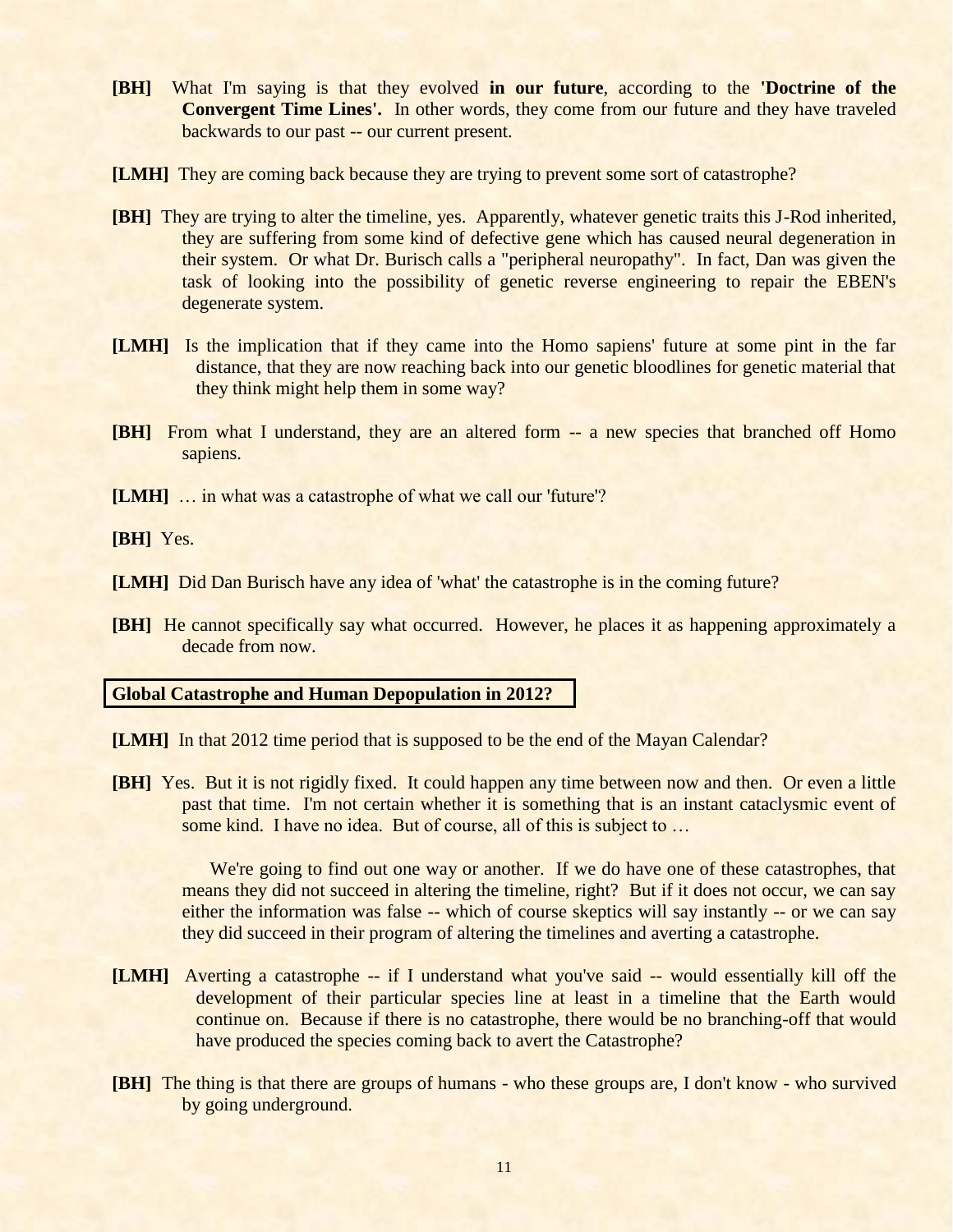**[LMH]** ... in this alleged future Catastrophe?

**[BH]** Exactly, to shelter themselves from the effects of the Catastrophe.

#### **J-Rods, A Homo sapiens Species From The Future Now Moved Out To Zeta Reticulii 1 and 2, Gliese 876-c and Epsilon Orionis?**

- **[LMH]** You're saying that these underground-evolving species are what became the J-Rods that ended up on Zeta Reticuli 1 and 2 and the other systems?
- **[BH]** Yes. That's according to what Dr. Dan Burisch recalls reading in the briefing document.
- **[LMH]** That's why there would be some common denominator to genetic material on this Earth and why it would be valuable to them?
- **[BH]** Exactly. And that would explain why the Greys are attempting hybridization and gathering genetic material.
- **[LMH]** In your mind, are 'grey' beings one-and-the-same as the J-Rod species?
- **[BH]** J-Rod is at least one species of 'grey'-type being. I believe -- because of other descriptions -- that there are other *extraterrestrial* types as well.
- **[LMH]** So these extraterrestrial Biological Entities that have been identified at Los Alamos and Area-51 -- and who knows where else -- they would be comfortable being here in the sense that whatever work they do to help us would be mutually beneficial to them and us in some farflung future?
- **[BH]** Exactly. That would explain their motives for what they do. The explanation for why it is kept so secret is, I guess, you just don't want to announce to the world at large that we're headed toward some kind of future Catastrophe. And unless we avert this Catastrophe, a large percentage of the population is going to be eradicated. I mean, you just don't want to tell people that.

#### **Worldwide Animal Mutilations**

- **[LMH]** How would "animal mutilations" play into all of this?
- **[BH]** The only thing I could determine is that there is something in the (food) formula that these Greys use because they no longer ingest food through their mouth and take it through the alimentary canal to digest it. Instead, they absorb the nutrients through their skin.
- **[LMH]** Now, is something Dan Burisch has confirmed he has knowledge of?
- **[BH]** Yes. In fact, he even gave me a name for the process. I don't recall what it was.
- **[LMH]** So, this old story from the 1980s about a 'grey' species of non-humans painting their skins with blood and tissue from animals to absorb is supposed to 'true' according to Dan Burisch?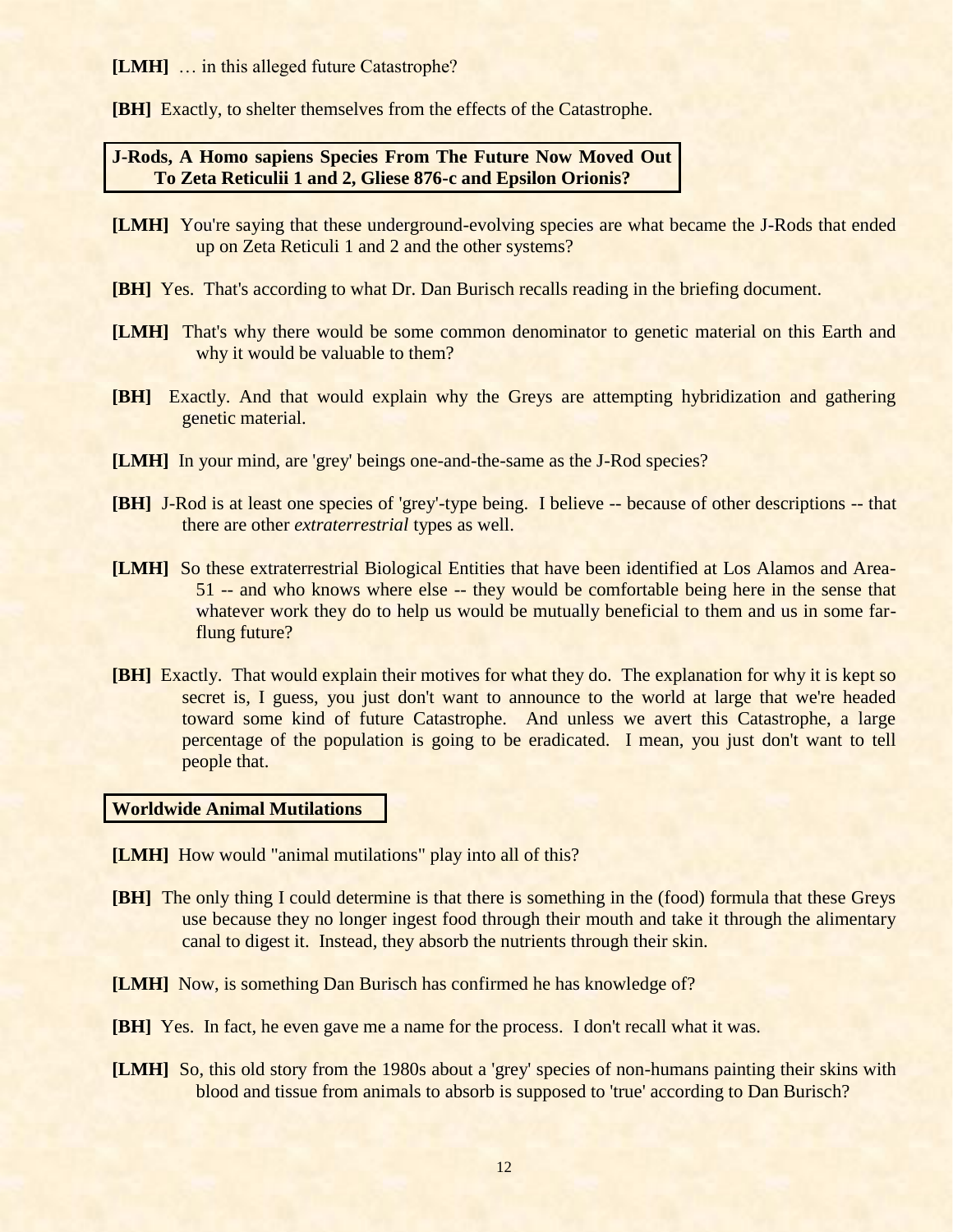**[BH]** Yes. Not only Dan Burisch but alsoother sources have given me this very same information, including a retired Marine Sergeant who was active in crash retrievals.

**[LMH]** What did he say?

- **[BH]** He said the same thing. But he called it "osmosis". When I mentioned "osmosis" to Dan -- who is a microbiologist -- he said, *"That is not exactly the process."* Then he gave it a name. I'm sorry I wasn't prepared and did not write it down because it was technical. I'll have to ask him again.
- **[LMH]** Is it your impression from the military man and Dan Burisch that the collecting -- or harvesting -- of the tissue and fluid from animals around the world for half-a-century or more is a kind of "food gathering" process for these beings?
- **[BH}** Apparently. The hemoglobin is used in that formula that they use for nutrition.
- **[LMH]** … that they put on their skin?

**[BH]** Right.

**[LMH]** This would be another reason why these Extraterrestrial Biological Entities could not mix with human civilization very easily.

**[BH]** That's true! Also, at least the J-Rod kind needs to breathe a different atmosphere.

**[LMH]** At Los Alamos and Area-51, they had a different atmosphere to live in?

**[BH]** They have these special (YY-II) facilities to house them -- environmental facilities. Even EBE-2 was kept in a special environmental facility.

### **J-Rod Upset At Being A "Captive" In S-4, Papoose Mountain Range**

- **[BH]** Dan Burisch had an incident in which he entered the environmental sphere one time. He was supposed to go through a protocol and raise his right hand and say, *"I am a friendly human being who has come to conduct this procedure"* and then state what the procedure was. He thought that was silly because he was already in communication with the J-Rod before entering the sphere. Well, one time he entered this sphere and J-Rod came up and kind of grabbed him. Dan was in a suit with hoses coming out of the suit.
- **[LMH]** Dan is suited-up because he is going into this unusual atmosphere that J-Rod lives in?
- **[BH]** Right. And J-Rod grabbed him and circled his long arms around Dan's suit (apparently upset at being a 'captive" in S-4?)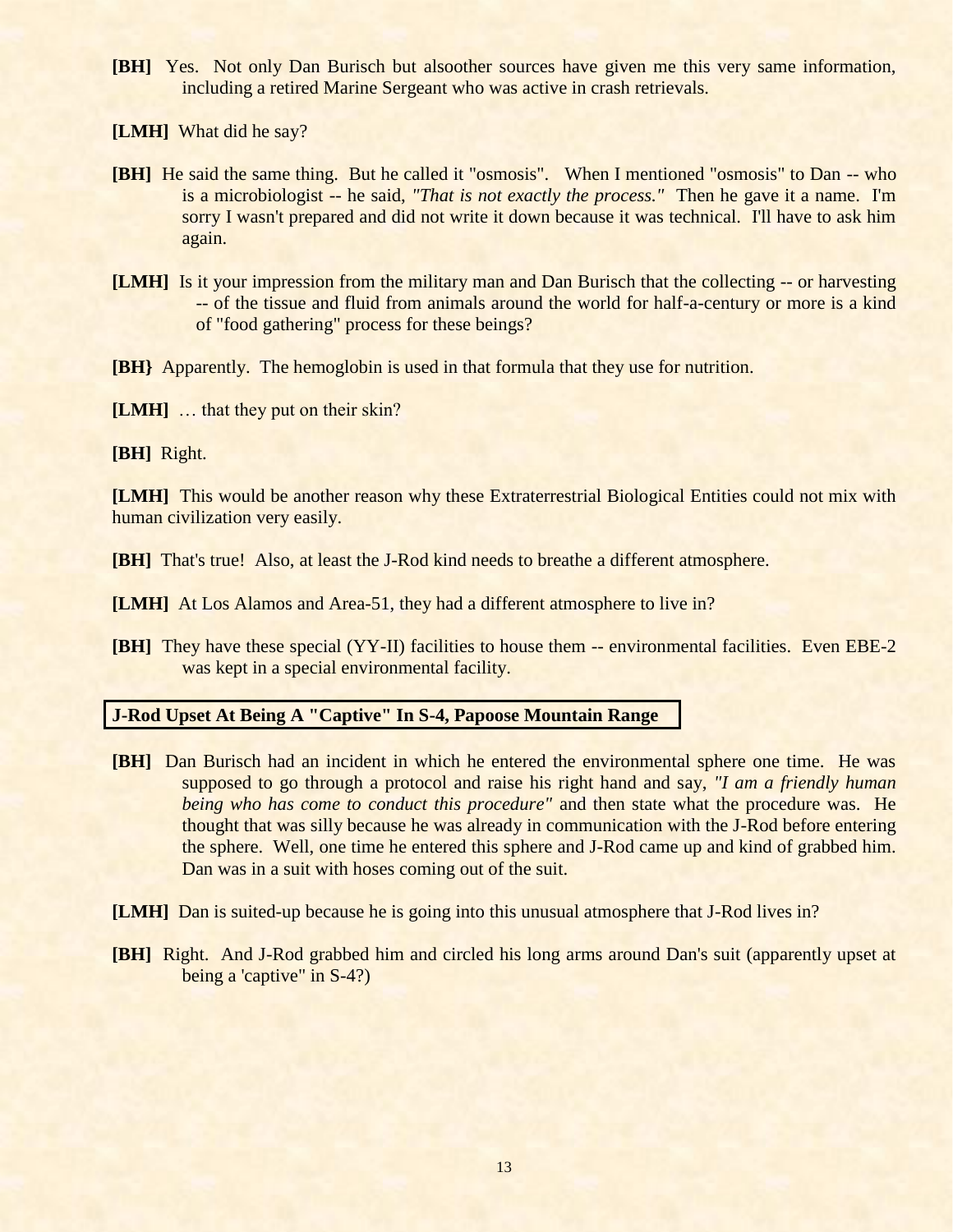

**Drawing by Dan Burisch, Ph.D., of J-Rod suddenly encircling the microbiologist with his long arms inside the special environmental sphere inside the Papoose Mountain S-4 facility. Many images and thoughts flooded Dr. Burisch's mind until he lost consciousness. Some of those thoughts were "Look into the eyes of your own brother." "A new heaven, a new earth?" "Find love." The residue of the experience in Dr. Burisch's mind was J-Rod's frustration at being held a "captive" by a "brother" human, linked through past, present and future time lines.**

- **[BH]** When J-Rod does that and is in that close contact with Dan, Burisch starts to lose awareness of his surroundings because his mind is being flooded with images. As images flood his mind, at some point he passed out.
- **[LMH]** Does he remember what the images were?
- **[BH]** He has attempted to draw them. But unfortunately he's not the artist that Bill Uhouse was. He has attempted to make drawings of these images.
- **[LMH]** What were they?
- **[BH]** One was an image of J-Rod as he perceives himself and calls himself a 'captive'. Then there were other scenes that would be seen in an off-world environment. One scene looked like a spacecraft. These were all jumbled up together along with some thoughts. One of the thoughts he strongly got was, *'You are looking at the face of your brother!'*
- **[LMH]** "You are looking at the face of your brother"?!

**[BH]** Right.

- **[LMH]** … and that means Dan Burish to J-Rod?
- **[BH]** It was overwhelming, apparently. Dan collapsed from either exhaustion or whatever debilitating state he was in from this encounter.
- **[LMH]** When he woke up, where was he?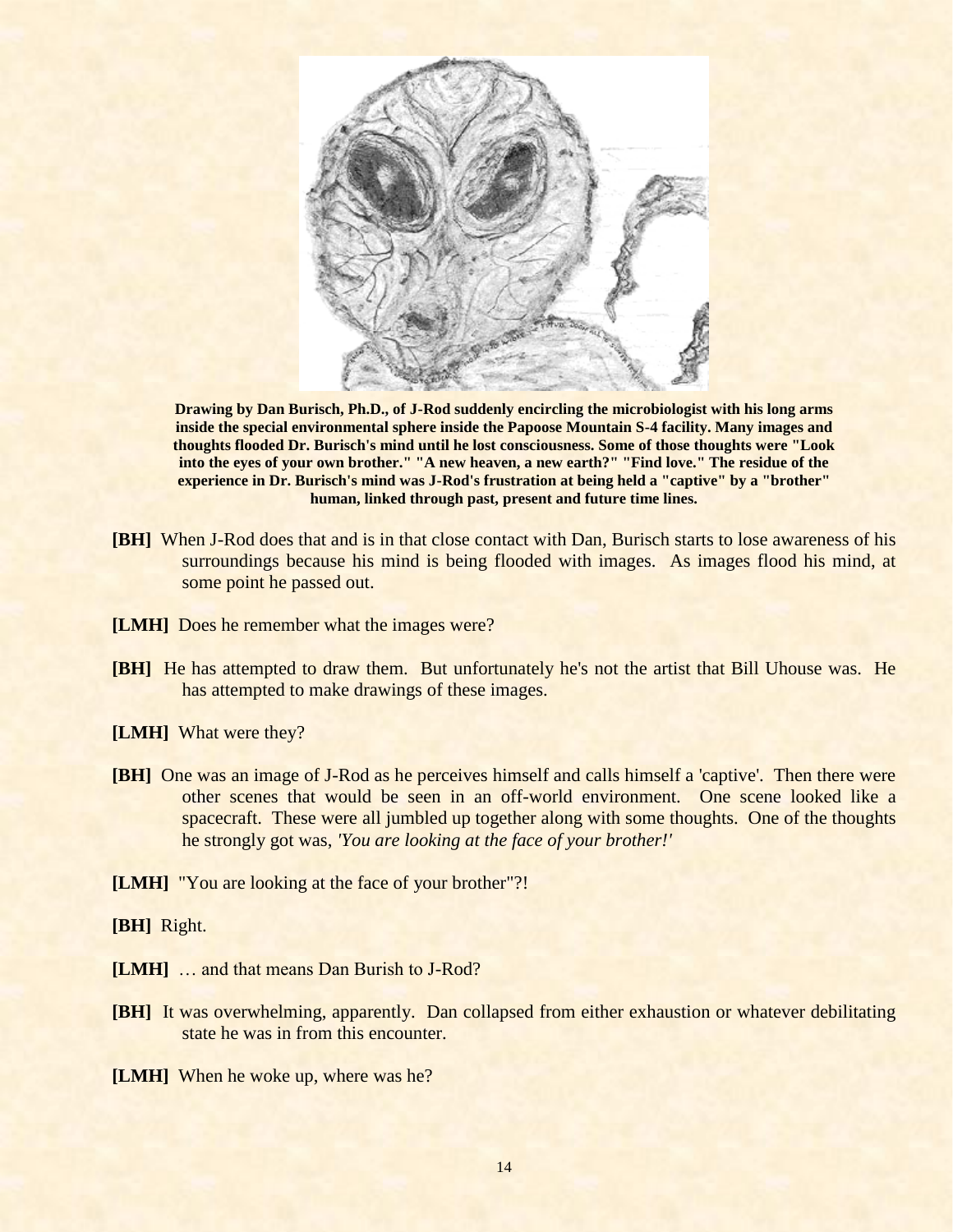**[BH]** I guess they had removed him from the sphere and he was in the infirmary or whatever they have there. They do have quarters that people can stay in (at S-4, Papoose Mountain, Groom Lake near Area 51 and Nellis AFB, Nevada.)

#### **Current Relationship Between EBEN J-Rods and Earth Humans**

- **[LMH]** We're talking now in October 2002. Do you have the impression that J-Rod is still working with our scientists inside of the Papoose Mountain facility and at Los Alamos and perhaps other locations in this country?
- **[BH]** No. because in November 1994 EBE-3's visit came to an end. EBE-3 took the assistant J-Rod from Los Alamos and was to take the one from Papoose and return to home planet, now Gliese. What happened is that EBE-3 left with only one J-Rod and the one (at Papoose) was held back for further studies, I guess. Whatever this agreement is, the negotiated agreement is up for renewal -- according to Dan -- next year. It's renewed every 9 years. So, EBE-3 is due to return next year to renegotiate the contract or agreement. But since the J-Rod was left here for further study and considers himself 'captive' and not free to come-and-go, I am just wondering what will happen when he (EBE-3) does return.

[LMH] Yes …

- [BH] Now, there are only a few of these that are working with our secret government here and the rest go about their own business. They don't even cooperate with our government.
- **[LMH]** Meaning from your knowledge that there are other extraterrestrial entities that are not at all involved with the J-Rod/EBEN effort to adjust timelines and to avert some annihilation in the future and save ourselves and themselves?
- **[BH]** They (others) are going on their own agendas even if they are among the J-Rods themselves. What I'm saying, the greater population of these J-Rod entities does NOT associate or cooperate with our government. Perhaps it is for this reason that our government is worried about what they may do -- what their plan is because what we're not intimately associated with, we can't control. I can just say that I don't know what the political organization is that these J-Rods have, what the nature of it, or how they negotiate these agreements or why there are those who do not agree. All of these are big question marks.

#### **2003, 2012 and the Committee of the Majority (MJ-12)**

**{LMH]** 2003 is a big question mark about what is going to happen next?

**[BH]** Yes. There is something significant about 2003 according to other sources that I have. But I have not been able to determine what that significance is. Also, trying to sort out all this information, I do not assume that the information I gather is mis-information unless it shows up as falsified. I just assume that it is information that may be 'true' or 'false' and only further analysis and time will tell.

Some of this makes sense. That's the part that gets to me. There is an intimate relationship here with the human race because they are related to us, makes sense.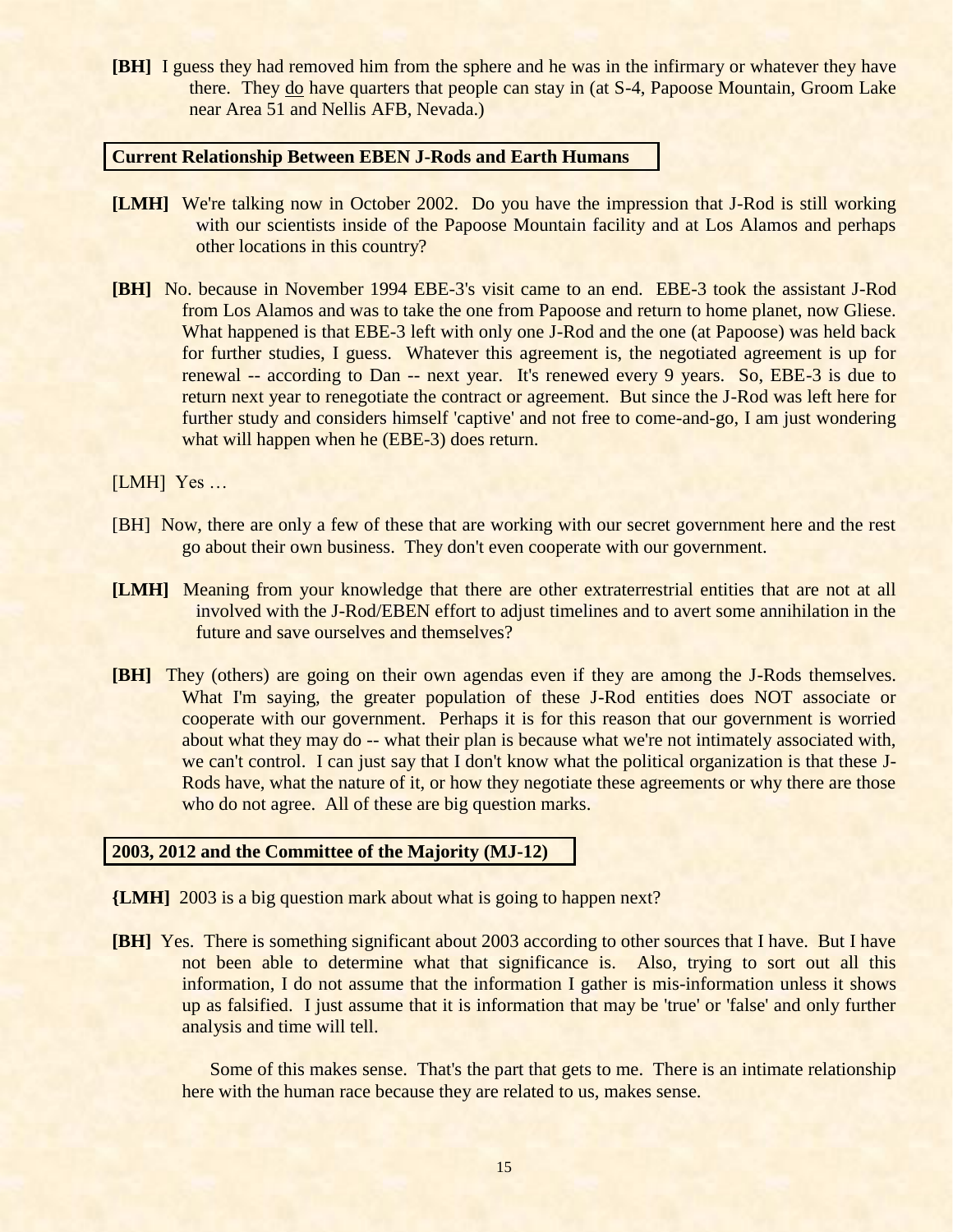- **[LMH]** Are the people or office in charge of overseeing his work (Burisch) and requisition everything he needs as a scientist related to MJ-12?
- **[BH]** Yes, but it goes up. The actual authority that he gets approval from, he calls the **'Committee of the Majority'**.
- **[LMH]** The Committee of the Majority?

**[BH]** Right.

- **[LMH]** Does he refer to them as 'Majority-12'?
- **[BH]** No. When he refers to 'Majestic', he just calls them Majestic.
- **[LMH]** He does know "MJ-12" as a working acronym?

**[BH]** Yes. And on his badge was 'MAJI.'

- **[LMH]** Who does he perceive that MAJI reports to?
- **[BH}** The top authority that he reports to are the members of the Committee of the Majority. But the top independent person/individual that he used to report to back in the early 1990s was this **Vice Admiral J. M. McConnell** who was head of the NSA.
- **[LMH]** Head of the National Security Agency?

**[BH]** Right.

- **[LMH]** Where did McConnell go?
- **[BH]** He retired and went into civilian life. He does various types of security work. That's where an ex-NSA guy goes.
- Bill Hamilton note: "According to Dan, the officer he reported to was then Vice Adm. J.M. McConnell who was recently the Director of NSA. He is now retired into civilian life.

--------------------------------------------------------------------------------------------------------------------------



**Vice Adm. J. M. McConnell, Director, National Security Agency (NSA), 1992 to 1996.**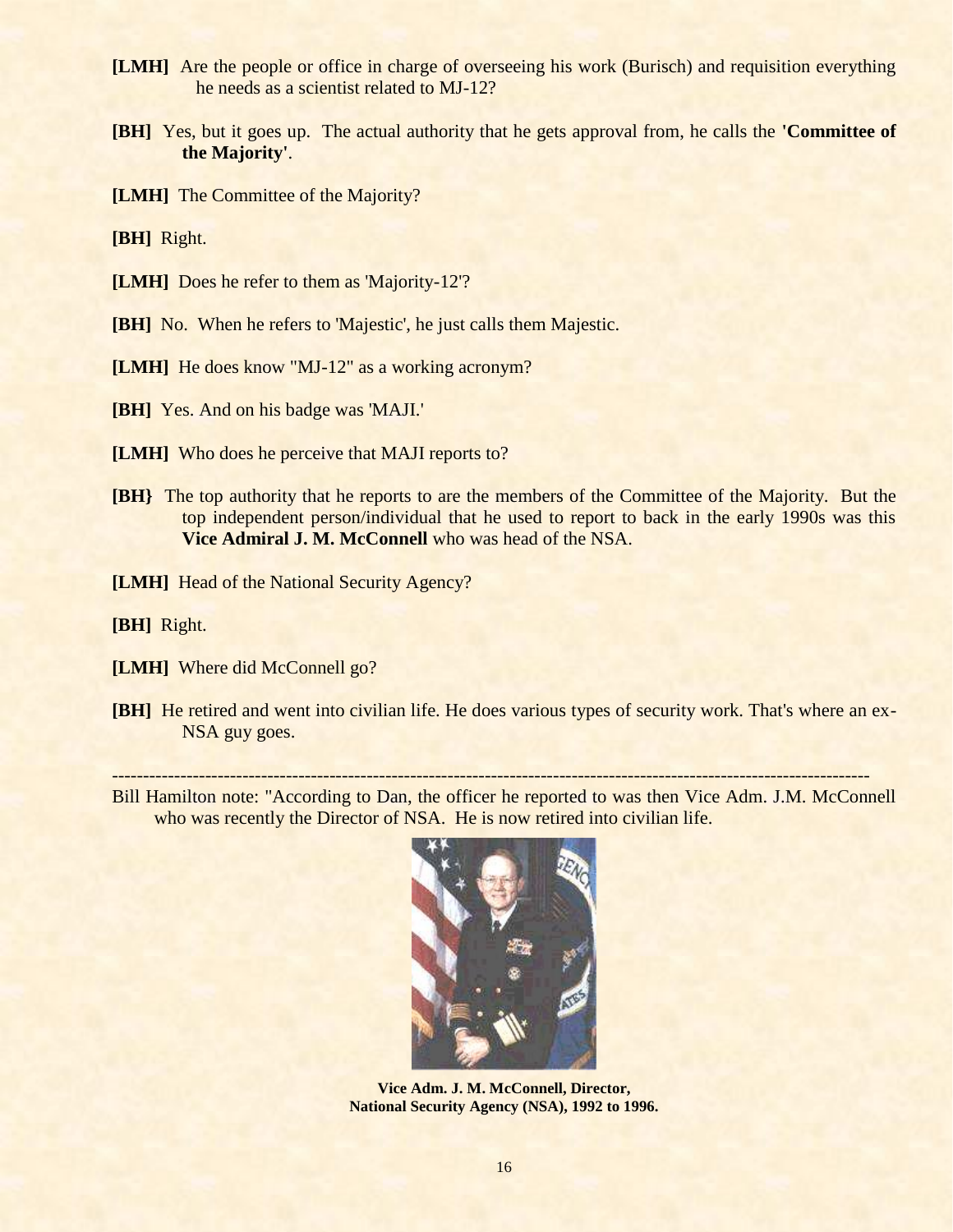Mr. McConnell joined Booz·Allen in March 1996 after serving as Director, National Security Agency (NSA), the agency responsible for Signals Intelligence and for all Classified Information Security for the U.S. Government. In addition to serving as Director of NSA, a position he held from 1992 to 1996, Mr. McConnell served as the Intelligence Officer for the Chairman, Joint Chiefs of Staff (JCS-J2) during the dissolution of the Soviet Union and Operation DESERT STORM. While serving on the Joint Staff, Mr. McConnell regularly briefed the President and his Cabinet Officers, international leaders, and the Senate and House of the U.S. Congress. He also appeared regularly on international television as the U.S. Intelligence Spokesman during the Gulf War. He achieved the rank of Vice Admiral in the U.S. Navy, where he spent more than 25 years as an Operational Intelligence Officer."

**[LMH]** Any final words from either of these men concerning what might happen in 2003 and nine years later in 2012?

-----------------------------------------------------------------------------------------------------------------------------

**[BH]** No, I haven't. I've asked Dan directly what he thought might happen and he said he doesn't know. All he could tell me was that from what he had learned. And again, it wasn't first-hand knowledge. I guess it was just something that he read from documents, that EBE-3 was scheduled to return in 2003 because they followed this 9-year cycle that was somehow important to them. Like there were 9 craft in the mountain. This number 9 is somehow significant to them.

2012 is the termination point of another 9-year cycle. So, we're going according to their cycle of nine according to Dan.

But other than that return and renewal of this agreement they have, he did not know what else is planned. Although I have heard from another source that one of the things that is planned is possibly an announcement made by either members of the United Nations or leaders of religion that there are *extraterrestrials* here.

Again, I have no way of evaluating … this is stuff that has kind of flown around and I don't know if it's misinformation or there really is an "acclimatization program" underway. If there is, why is there … I don't know.

- **[LMH]** If there is a cycle of 9, it might have something to do with the length of time that it takes to go from wherever-They-are to wherever-We-are.
- **[BH]** Yes. I don't know what it's tied to except it's tied to some kind of system they have -- some kind of system that they pay attention to that deals with cycles of time.
- **[LMH]** They cycle in-and-out of the Earth every 9 years?
- **[BH]** I don't know how to answer that, except that EBE-3 left nine years ago in 1994.

#### **Mars and Blond Humanoids**

**[LMH]** Did either Dan Burisch or Bill Uhouse talk about having knowledge specifically of the J-Rod species having bases underground on Mars?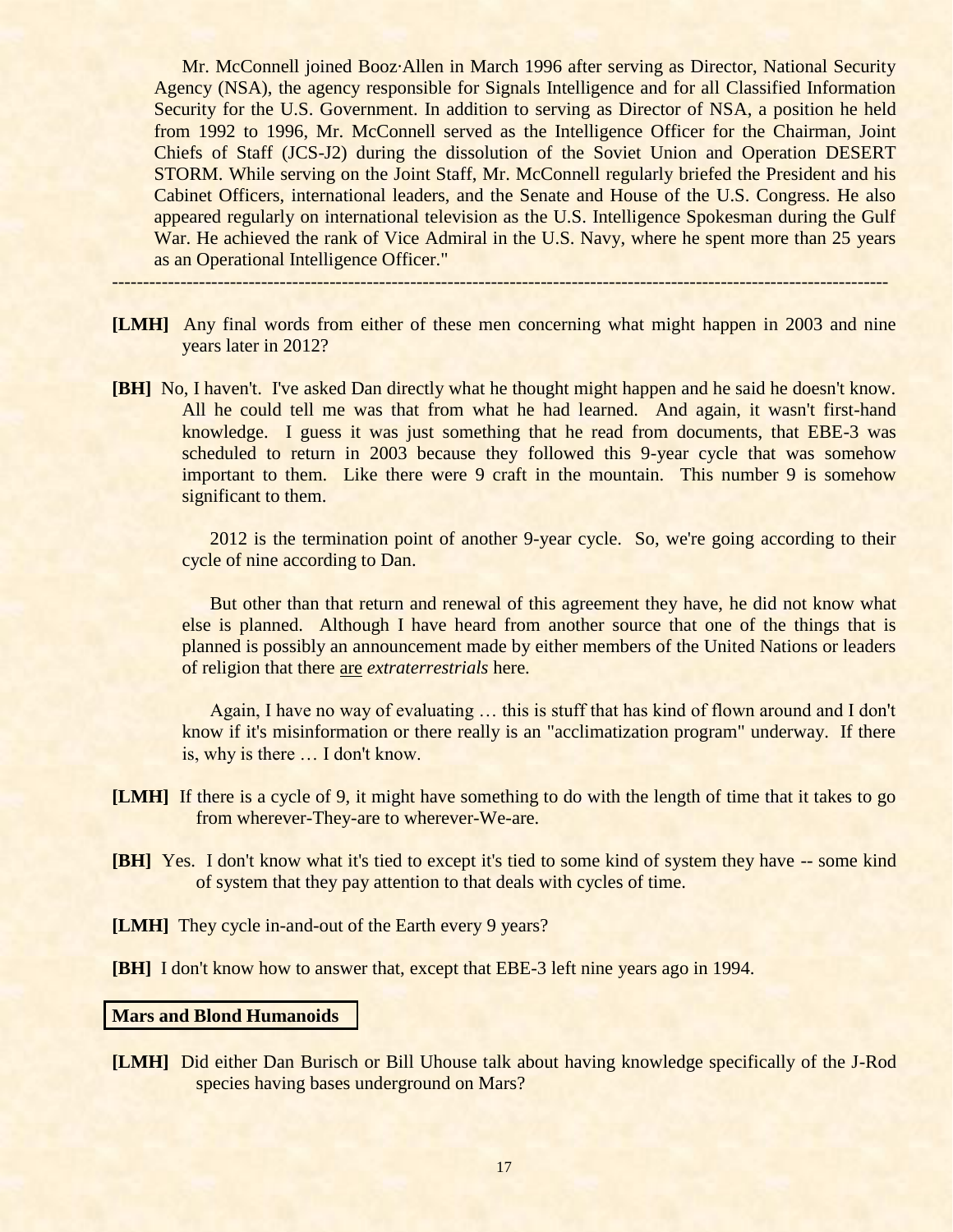- **[BH]** No. However, Dan mentioned another type of being who was on Mars but went elsewhere. Their home is not there. Their home is close to Epsilon Orionis. These are described as the 'Tall Blonds' - the Nordic types. But he has never met one; he's just read about them.
- **[LMH]** Dan Burisch has read about the "Blonds" in his work in the Papoose Mountains?

**[BH]** Yes.

- **[LMH]** Did he characterize anything about the relationship between the 'Tall Blonds' and the J-Rod type?
- **[BH]** They are just another branch that has evolved from Homo sapiens. But they went along the spiritual evolutionary path, according to him.
- **[LMH]** So Dan Burisch sees any *extraterrestrial* involvement with Earth as various bloodline branches from Homo sapiens? And they are back here because of some terrible problem in the future?
- **[BH]** Yes. But he admitted to me that his knowledge of extraterrestrial races is limited -- very limited. The only *extraterrestrial* entity that he encountered was this J-Rod. He said he believes that there are other races out there. In fact, I have two independent sources which have mentioned the figures 167 and 169. So close together. I thought this was highly coincidental.
- **[LMH]** Of various types of species or civilizations?
- **[BH]** Yes.
- **[LMH]** Was there any characterization by Dan Burisch of the government's relationship to the 'Tall Blonds'?
- **[BH]** No, he was not privy to that information. He had no need to know.
- **[LMH]** If the 'Blonds' were on Mars once, where did they go and why did they leave?

**[BH]** They went to Epsilon Orionis (Middle star in Orion's Belt) and I don't know why.

**[LMH]** They are supposed to be there... How far is that from Zeta Reticuli 1 and 2?

**[BH]** I haven't looked that up.

#### **How Could EBE J-Rods and Blond Humanoids Change Earth's Time Line?**

- **[LMH]** Can you elaborate on whatever Dan Burisch's understanding is about the "cycles ot time" and how beings that were some extension of Homo sapien bloodlines far in the future could come back and try to change our present timelines?
- **[BH]** About the only thing he said was that he understood that the Nordic Blonds and these J-Rods met and had decided they were going to attempt to change their history. Because they had now learned how to travel in time and travel backwards in time to some point that I would estimate is in our distant past. (Or 2012?)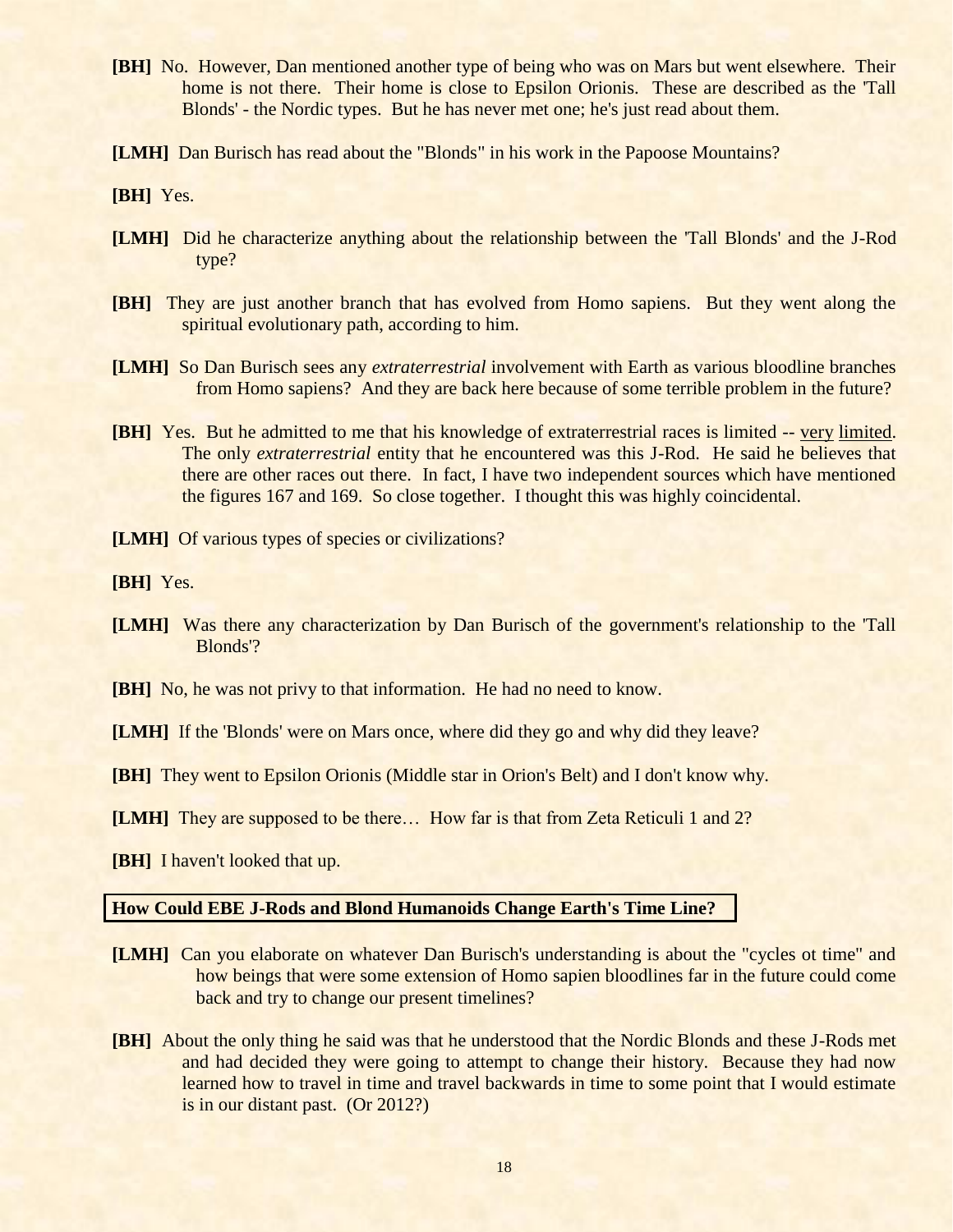Again, we're talking about this fantastic subject of time-travel and what it does to reality. And it's very complicated. A lot of scientists have toyed with these ideas and the paradoxes it presents. What I have studied are anecdotal stories of people who have found themselves somehow displaced into the past. This is something not studied by the scientists because they are always talking faster-than-light travel, wormholes, the theory of relativity, and that kind of time-travel using a "time machine" of some kind.

But I'm talking about spontaneous *paraphysical* events that happen to people that they report. An event would be like someone decides to go on a vacation with their entire family. They stop at a restaurant and everything in the restaurant ... people are dressed like way back in the 1950s. The service is great, the food is great. Then the bill comes and it's only maybe \$10 or \$12 for six of them. And they go *'Huh? How can this be?'* They happily pay it and leave and decide to return on a trip to that same restaurant and find out there is no restaurant. Rumor has it there was a restaurant there 20 years ago and it burned to the ground. Well, what happened?! I mean, their recollection is that they had this physical happening.

**[LMH]** Right. And it is as if there are these threads woven just like we would think of a braid with all of these multiple pieces of hair. Each 'hair' being a timeline.

> What intrigues me is if you reach a point in technology where you can match-or-exceed the speed-of-light and begin to move in time, what can you accomplish by coming back into your distant past? Which is what these non-humans are saying *they* are doing now in order to avert a catastrophe in the future. How do you do that?

- **[BH]** I don't know. But *they* have knowledge of what happens. *They* have greater knowledge, and apparently *they* have a plan. That's the only thing I can think of. *They* have a plan in which they are going to try to change something and interfere with our timeline so as to avert a catastrophe.
- **[LMH]** Has Dan Burisch said anything about the Middle East as being intimately involved with all of these efforts of changing the timelines?
- **[BH]** No, he has not.
- **[LMH]** We could be sitting on the precipice of some kind of nuclear war in-and-around Iraq which could somehow be germane to everything we're talking about?
- **[BH]** That's a possibility I cannot dismiss. We all have more questions than the answers that have been supplied so far, I know that. I still have questions.
- **[LMH]** Did Dan Burisch himself seem to be **confused** about what it all meant?
- **[BH]** He did not seem to be totally knowledgeable. This was all something he said he read in briefing documents and could discuss occasionally with some of his fellow workers. It wasn't like he had any direct knowledge of the whole scheme of things. He would state that it fascinates him, but can only discuss with any certainty those things he has direct knowledge about in his work.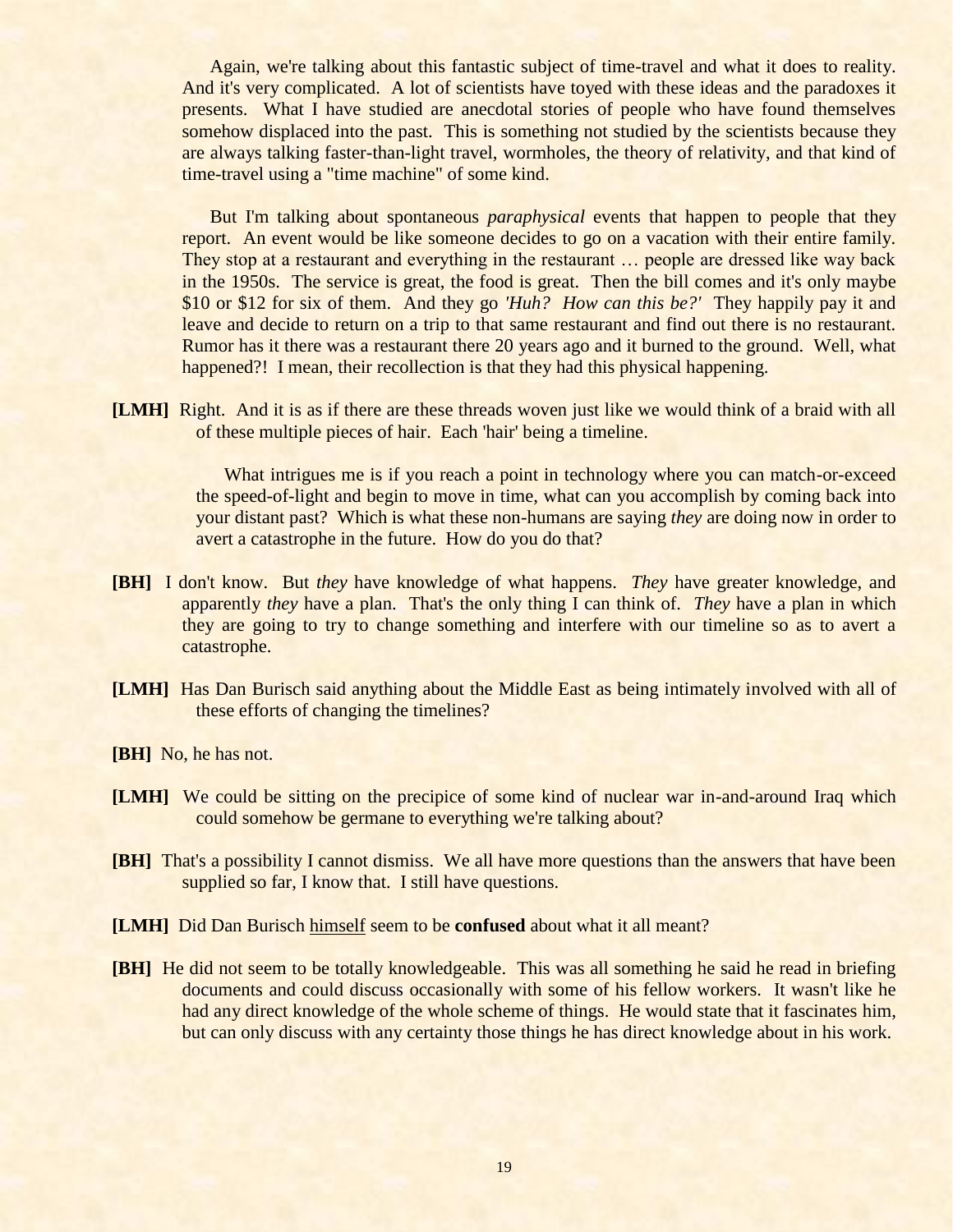#### **October 5, 2002 Las Vegas, Nevada - Disclosure Project Statement by Bill Uhouse:**

**Bill Uhouse:** "I spent 10 years in the Marine Corps, and four years working with the Air Force as a civilian doing experimental testing on aircraft since my Marine Corps days. I was a pilot in the service, and as a fighter pilot I fought in after the latter part of WWII and the Korean War Conflict. I was discharged as a Captain in the Marine Corps.

"I didn't start working on flight simulators until about -- well -- the year was 1954, in September. After I got out of the Marine Corps, I took a job with the Air Force at Wright-Patterson doing experimental flight-testing on various different modifications of aircraft.

"While I was at Wright-Patterson, I was approached by an individual who -- and I'm not going to mention his name -- wanted to determine if I wanted to work in an area on new creative devices. Okay? And, that was a **flying disc simulator**. What they had done: they had selected several of us, and they reassigned me to A-Link Aviation which was a simulator manufacturer. At that time they were building what they called the C-11B, F-102 simulator, B-47 simulator, and so forth. They wanted us to get experienced before we actually started work on the flying disc simulator, which I spent 30-some years working on.

"I don't think any flying disc simulators went into operation until the early 1960s -- around 1962 or 1963. The reason why I am saying this is because the simulator wasn't actually functional until around 1958. The simulator that they used was for the *extraterrestrial* craft they had, which is a 30-meter one that crashed in Kingman, Arizona back in 1953 or 1952. That's the first one that they took out to the test flight.

"This ET craft was a controlled-craft that the *aliens* wanted to present to our government - the U.S.A. It landed about 15 miles from what used to be an Army air base, which is now a defunct base. But on that particular craft, there were some problems with -- number one -- getting it on the flatbed to take it up to Area 51. They couldn't get it across the dam because of the road. It had to be barged across the Colorado River at the time, and then taken up Route 93 out to Area-51 which was just being constructed at the time. There were 4 *aliens* aboard that thing, and those *aliens* went to Los Alamos for testing.

"They set up Los Alamos with a particular area for those guys, and they put certain people in there with them -- people that were astrophysicists and general scientists -- to ask *them* questions. The way the story was told to me was: there was only one *alien* that would talk to any of these scientists that they put in the lab with them. The rest wouldn't talk to anybody or even have a conversation with them. You know, first they thought it was all ESP or telepathy. But, you know, most of that is kind of a joke to me because *they* actually speak -- maybe not like we do -- but *they* actually speak and converse. But there was only one who would [at Los Alamos].

"The difference between this disc and other discs that they had looked at was that this one was a much simpler design. The disc simulator didn't have a reactor, [but] we had a space in it that looked like the reactor that wasn't the device we operated the simulator with. We operated it with six large capacitors that were charged with a million volts each. So there were six million volts in those capacitors. They were the largest capacitors ever built. These particular capacitors -- they'd last for 30 minutes -- so you could get in there and actually work the controls and do what you had to get the simulator -- the disc -- to operate.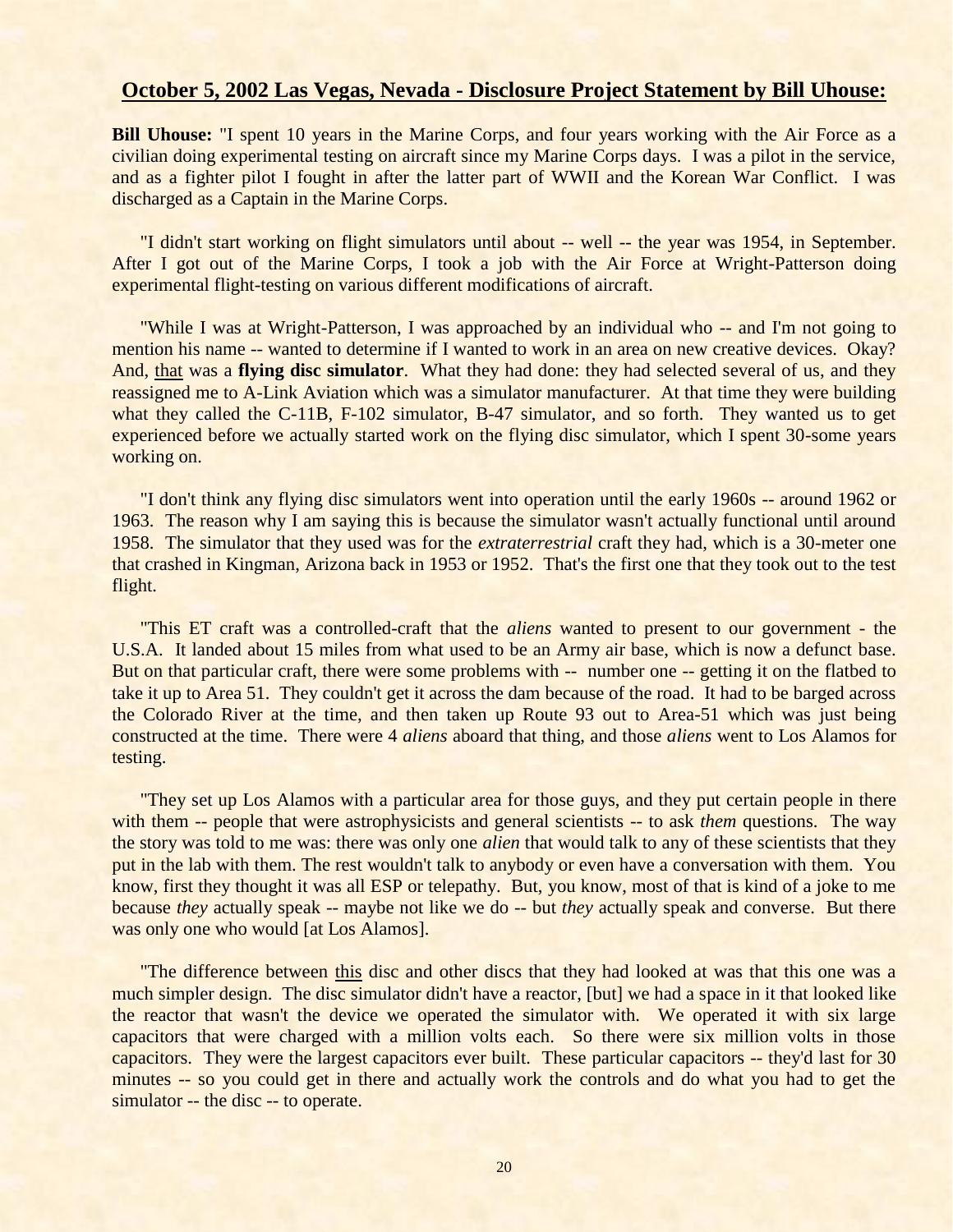"So, it wasn't that simple because we only had 30 minutes. Okay? But in the simulator you'll notice that there are no seat belts, right? It was the same thing with the actual craft - no seat belts. You don't need seat belts because when you fly one of these things upside down, there is no "upside down" like in a regular aircraft. You just don't feel it. There's a simple explanation for that: you have your own gravitational field right inside the craft. So if you are flying upside down - to you - you are right side up. I mean, it's just really simple if people would look at it. I was inside the actual alien craft for a startup.

"There weren't any windows. The only way we had any visibility at all was done with cameras or video-type devices. [See the testimony of Mark McClandlish. SG] My specialty was the flight deck and the instruments on the flight deck. I knew about the gravitational field and what it took to get people trained.

"Because the disc has its own gravitational field, you would be sick or disoriented for about two minutes after getting in after it was cranked up. It takes a lot of time to become used to it. Because of the area and the smallness of it, just to raise your hand becomes complicated. You have to be trained - trained with your mind -- to accept what you are going to actually feel and experience.

Just moving about is difficult. But after a while you get used to it and you do it. It's simple. You just have to know where everything is, and you[have to understand what's going to happen to your body. It's no different than accepting the g-forces when you are flying an aircraft or coming out of a dive. It's a whole new ball game.

"Each engineer that had anything to do with the design was part of the start-up crew. We would have to verify all the equipment that we put in -- be sure it worked like it was supposed to, etc. I'm sure our crews have taken these craft out into space. I'm saying it probably took a while to train enough of the people, over a sufficient time period. The whole problem with the disc is that it is so exacting in its design and so forth. It can't be used like we use aircraft today, with dropping bombs and having machine guns in the wings.

"The design is so exacting that you can't add anything. It's got to be just right. There's a big problem in the design of where things are put. Say, where the center of the aircraft is, and that type of thing. Even the fact that we raised it 3 feet so the taller guys could get in -- the actual ship was extended back to its original configuration, but it has to be raised.

"We had meetings, and I ended up in a meeting with an *alien*. I called *him* J-ROD. Of course, that's what they called *him*. I don't know if that was *his* real name or not, but that's the name the linguist gave *him*. I did draw a sketch -- before I left -- of *him* in a meeting. I provided it to some people and that was my impression of what I saw, an art picture of an *alien* that is working in cooperation with earth-people as told here.

"The *alien* used to come in with [Dr. Edward] Teller and some of the other guys occasionally to handle questions that maybe we'd have. But you have to understand that everything was specific to the group. If it wasn't specific to the group, you couldn't talk about it. It was on a **need-to-know** basis. And [the ET], *he'd* talk. *He* would talk, but *he'd* sound just like as if you spoke -- *he'd* sound like you. You know, *he's* like a parrot. But *he'd* try and answer your question. A lot of times *he'd* have a hard time understanding because if you didn't put it on paper and explain yourself, half-the-time *he* couldn't give you a good answer.

"The preparation we had before meeting this *alien* was -- basically -- going through all of the different nationalities in the world. Then they got into going into other forms of life, even down to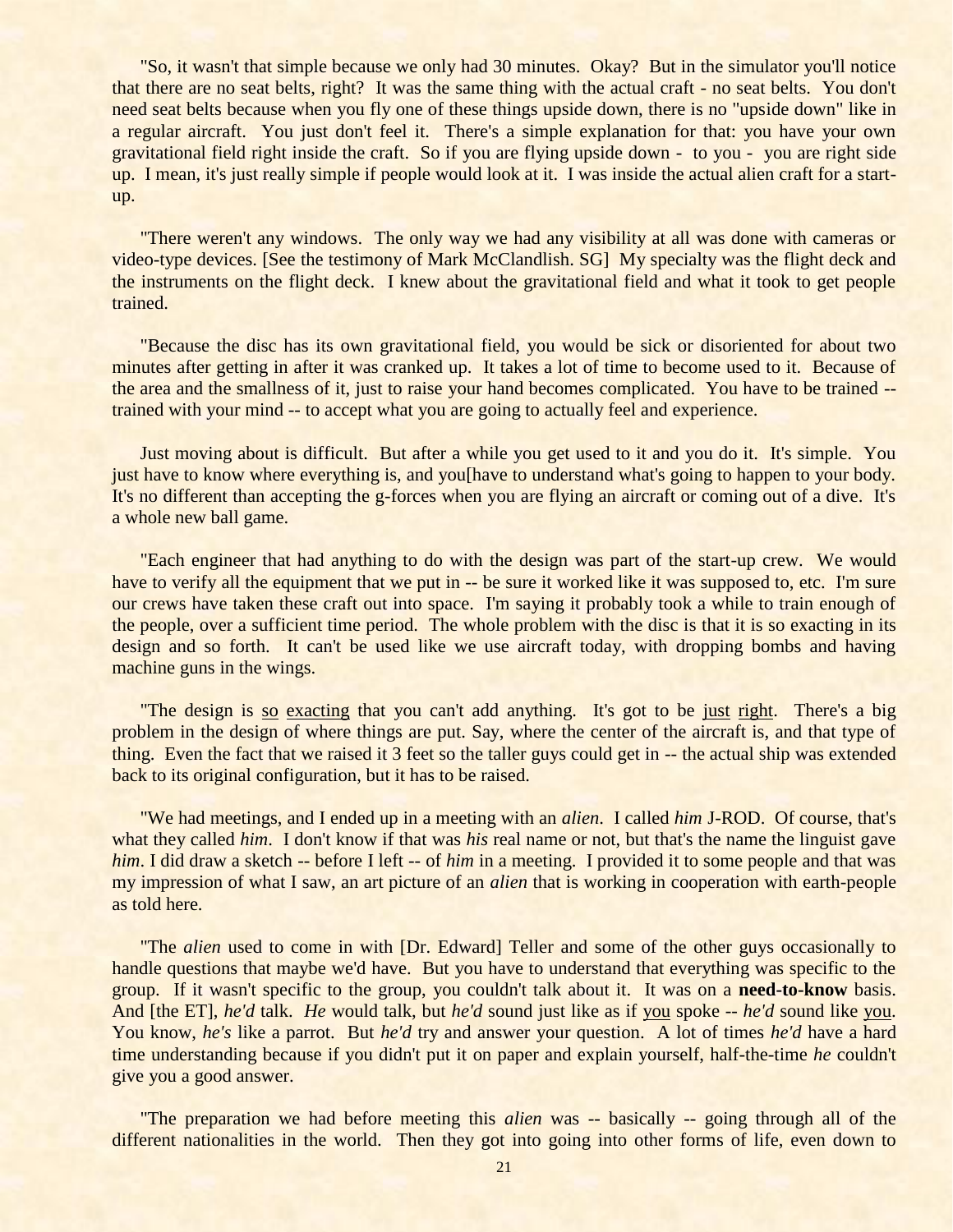animals and that type of thing. And this J-ROD … *his* skin was pinkish, but a little bit rough, that kind of stuff. Not horrible-looking, you know … or to me, *he* wasn't horrible-looking.

"Some of the guys who were in the particular group that I was in … they never even made it. You know, when they gave you the psychological questions, I just answered them the way I felt and I had no problem. That's what they wanted to know -- if you'd become upset -- but it never bothered me. It didn't amount to much.

"So basically the *alien* was only giving engineering advice and science advice. For example, I performed the calculations but needed more help. I spoke of a book that … well, it's not a book; it's a big assembly with various divisions dealing with gravitational technology and the key elements are in there . But all the information wasn't there. Even our top mathematicians couldn't figure some of this stuff out, so the *alien* would assist.

"Sometimes you'd get into a spot where you [would] try and try and try … and it wouldn't work. And that's when *he'd* come in. They would tell *him* to look at this and see what we did wrong. Over the last 40 years-or-so -- not counting the simulators, I'm talking about actual craft -- there are probably twoor-three dozen, and various sizes that we built.

"I don't know much about the ET ones that they brought here. I know about that one craft out of Kingman but that's about it. And, I know the company that hauled it out of there -- who is out here now -- but there's one that operates with certain chemicals.

"I think these triangles that people are seeing are two-or-three 30-meter craft that are in the center of it [the triangle]. And the outside perimeter … well, you could put anything you want as long as these particular ones meet the design criteria. And they'll operate.

"You know, there were certain reasons for the secrecy. I could understand that. It was no different than the first atomic bomb that they built. But they are getting so far ahead now with aircraft design. And, like I told you gentlemen earlier, that by 2003 most of this stuff will be out for everybody to look at. Maybe not the way that everybody expects it, but in some manner they determine appropriate to show everybody. You know, a big surprise.

"The reason why I said that is because the document I signed ends in 2003. And I'm not the only one who signed those. But, that gravitational manual … if you ever get one of these volumes of documents, you'd be on top of the world. You'd know everything."

------------------------------------------------------------------------------------------------------------------------------